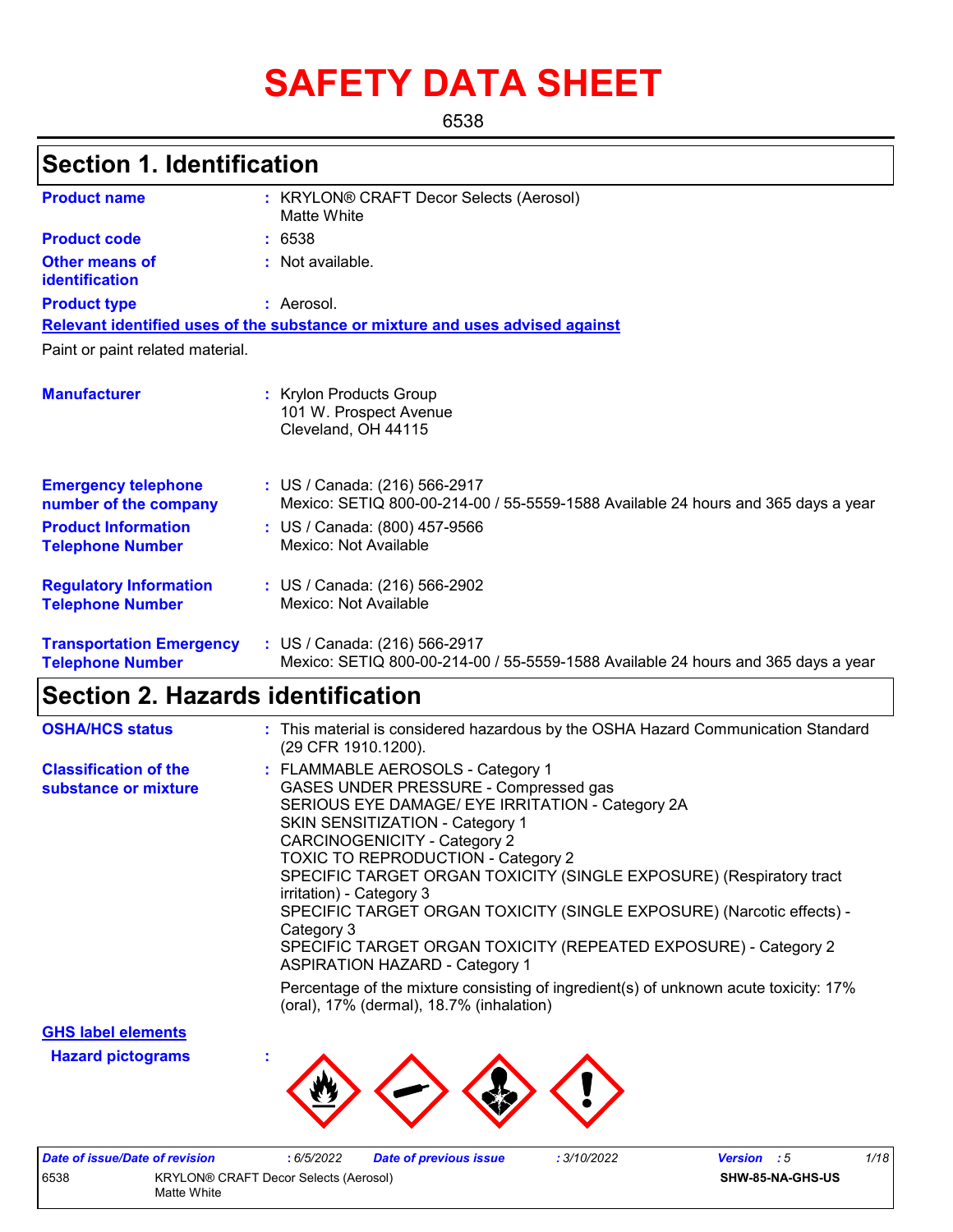# **Section 2. Hazards identification**

| <b>Signal word</b>                         | : Danger                                                                                                                                                                                                                                                                                                                                                                                                                                                                                                                                                                                                                                           |
|--------------------------------------------|----------------------------------------------------------------------------------------------------------------------------------------------------------------------------------------------------------------------------------------------------------------------------------------------------------------------------------------------------------------------------------------------------------------------------------------------------------------------------------------------------------------------------------------------------------------------------------------------------------------------------------------------------|
| <b>Hazard statements</b>                   | : Extremely flammable aerosol.<br>Contains gas under pressure; may explode if heated.<br>May be fatal if swallowed and enters airways.<br>May cause an allergic skin reaction.<br>Causes serious eye irritation.<br>May cause respiratory irritation.<br>May cause drowsiness or dizziness.<br>Suspected of causing cancer.<br>Suspected of damaging fertility or the unborn child.<br>May cause damage to organs through prolonged or repeated exposure.                                                                                                                                                                                          |
| <b>Precautionary statements</b>            |                                                                                                                                                                                                                                                                                                                                                                                                                                                                                                                                                                                                                                                    |
| <b>General</b>                             | : Read label before use. Keep out of reach of children. If medical advice is needed,<br>have product container or label at hand.                                                                                                                                                                                                                                                                                                                                                                                                                                                                                                                   |
| <b>Prevention</b>                          | : Obtain special instructions before use. Do not handle until all safety precautions have<br>been read and understood. Wear protective gloves, protective clothing and eye or face<br>protection. Keep away from heat, hot surfaces, sparks, open flames and other ignition<br>sources. No smoking. Do not spray on an open flame or other ignition source. Use<br>only outdoors or in a well-ventilated area. Do not breathe dust or mist. Wash<br>thoroughly after handling. Contaminated work clothing must not be allowed out of the<br>workplace. Pressurized container: Do not pierce or burn, even after use.                               |
| <b>Response</b>                            | : IF exposed or concerned: Get medical advice or attention. IF INHALED: Remove<br>person to fresh air and keep comfortable for breathing. Call a POISON CENTER or<br>doctor if you feel unwell. IF SWALLOWED: Immediately call a POISON CENTER or<br>doctor. Do NOT induce vomiting. Wash contaminated clothing before reuse. IF ON<br>SKIN: Wash with plenty of water. If skin irritation or rash occurs: Get medical advice or<br>attention. IF IN EYES: Rinse cautiously with water for several minutes. Remove contact<br>lenses, if present and easy to do. Continue rinsing. If eye irritation persists: Get medical<br>advice or attention. |
| <b>Storage</b>                             | : Store locked up. Protect from sunlight. Do not expose to temperatures exceeding 50<br>°C/122 °F. Store in a well-ventilated place. Keep container tightly closed.                                                                                                                                                                                                                                                                                                                                                                                                                                                                                |
| <b>Disposal</b>                            | : Dispose of contents and container in accordance with all local, regional, national and<br>international regulations.                                                                                                                                                                                                                                                                                                                                                                                                                                                                                                                             |
| <b>Supplemental label</b><br>elements      | DELAYED EFFECTS FROM LONG TERM OVEREXPOSURE. Contains solvents which<br>can cause permanent brain and nervous system damage. Intentional misuse by<br>deliberately concentrating and inhaling the contents can be harmful or fatal. WARNING:<br>This product contains chemicals known to the State of California to cause cancer and<br>birth defects or other reproductive harm.                                                                                                                                                                                                                                                                  |
|                                            | Please refer to the SDS for additional information. Keep out of reach of children. Keep<br>upright in a cool, dry place. Do not discard empty can in trash compactor.                                                                                                                                                                                                                                                                                                                                                                                                                                                                              |
| <b>Hazards not otherwise</b><br>classified | : DANGER: Rags, steel wool, other waste soaked with this product, and sanding residue<br>may spontaneously catch fire if improperly discarded. Immediately place rags, steel<br>wool, other waste soaked with this product, and sanding residue in a sealed, water-filled,<br>metal container. Dispose of in accordance with local fire regulations.                                                                                                                                                                                                                                                                                               |

# **Section 3. Composition/information on ingredients**

| Substance/mixture     | : Mixture        |
|-----------------------|------------------|
| <b>Other means of</b> | : Not available. |
| <b>identification</b> |                  |

#### **CAS number/other identifiers**

| Date of issue/Date of revision |                                                      | : 6/5/2022 | <b>Date of previous issue</b> | : 3/10/2022 | <b>Version</b> : 5 |                         | 2/18 |
|--------------------------------|------------------------------------------------------|------------|-------------------------------|-------------|--------------------|-------------------------|------|
| 6538                           | KRYLON® CRAFT Decor Selects (Aerosol)<br>Matte White |            |                               |             |                    | <b>SHW-85-NA-GHS-US</b> |      |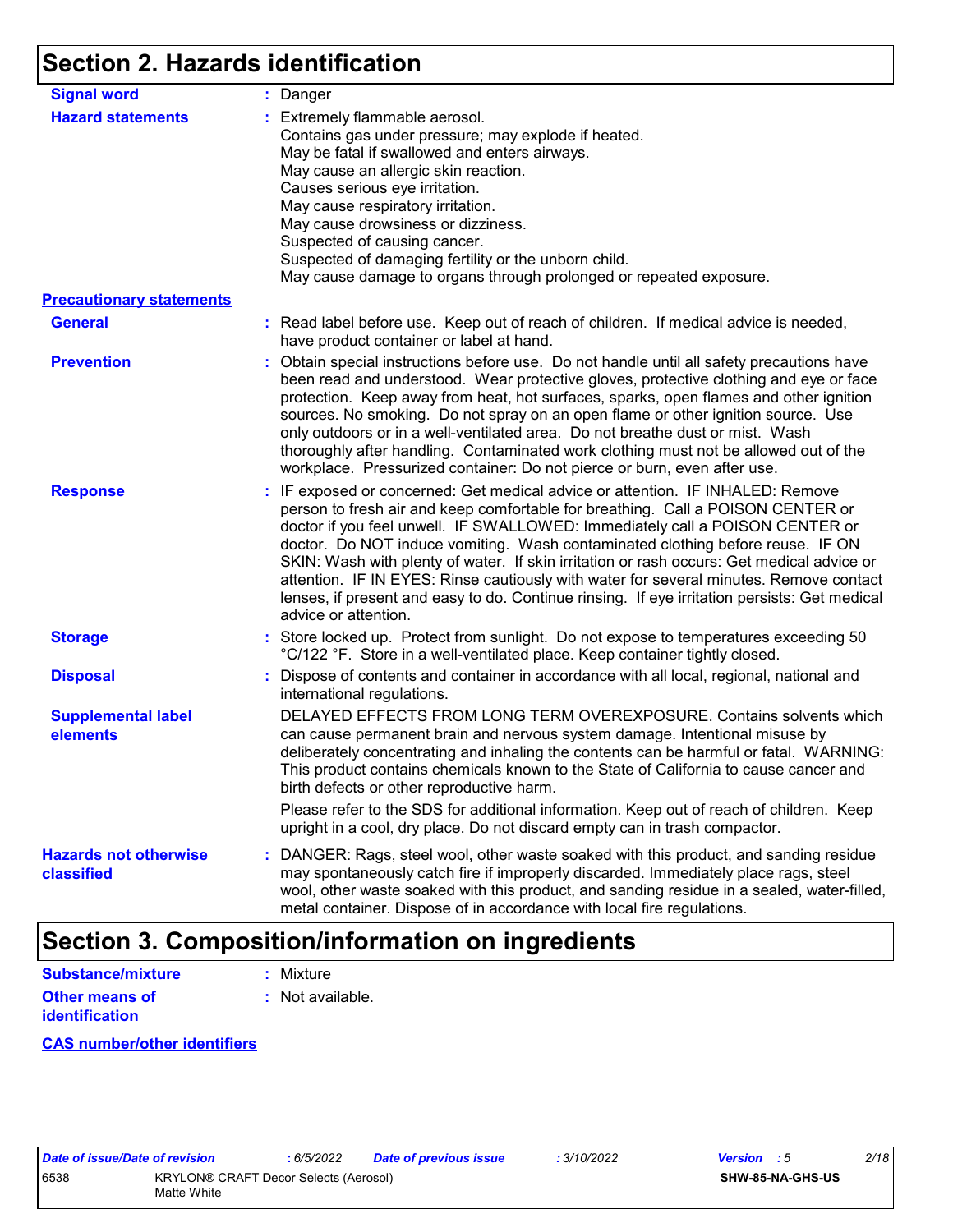### **Section 3. Composition/information on ingredients**

| <b>Ingredient name</b>      | % by weight | <b>CAS number</b> |
|-----------------------------|-------------|-------------------|
| Acetone                     | l≥25 - ≤50  | 67-64-1           |
| Propane                     | 210 - ≤25   | 74-98-6           |
| <b>Butane</b>               | $\leq 10$   | 106-97-8          |
| n-Butyl Acetate             | $\leq 10$   | 123-86-4          |
| Titanium Dioxide            | $\leq 5$    | 13463-67-7        |
| 2-Propoxyethanol            | l≤3         | 2807-30-9         |
| Zirconium 2-Ethylhexanoate  | ≤0.3        | 22464-99-9        |
| Methyl Ethyl Ketoxime       | l≤0.3       | 96-29-7           |
| Light Aromatic Hydrocarbons | l≤0.3       | 64742-95-6        |
|                             |             |                   |

Any concentration shown as a range is to protect confidentiality or is due to batch variation.

**There are no additional ingredients present which, within the current knowledge of the supplier and in the concentrations applicable, are classified and hence require reporting in this section.**

**Occupational exposure limits, if available, are listed in Section 8.**

### **Section 4. First aid measures**

#### **Description of necessary first aid measures**

| <b>Eye contact</b>  | : Immediately flush eyes with plenty of water, occasionally lifting the upper and lower<br>eyelids. Check for and remove any contact lenses. Continue to rinse for at least 10<br>minutes. Get medical attention.                                                                                                                                                                                                                                                                                                                                                                                                                                                                                                                                       |
|---------------------|---------------------------------------------------------------------------------------------------------------------------------------------------------------------------------------------------------------------------------------------------------------------------------------------------------------------------------------------------------------------------------------------------------------------------------------------------------------------------------------------------------------------------------------------------------------------------------------------------------------------------------------------------------------------------------------------------------------------------------------------------------|
| <b>Inhalation</b>   | : Remove victim to fresh air and keep at rest in a position comfortable for breathing. If it<br>is suspected that fumes are still present, the rescuer should wear an appropriate mask<br>or self-contained breathing apparatus. If not breathing, if breathing is irregular or if<br>respiratory arrest occurs, provide artificial respiration or oxygen by trained personnel. It<br>may be dangerous to the person providing aid to give mouth-to-mouth resuscitation.<br>Get medical attention. If necessary, call a poison center or physician. If unconscious,<br>place in recovery position and get medical attention immediately. Maintain an open<br>airway. Loosen tight clothing such as a collar, tie, belt or waistband.                    |
| <b>Skin contact</b> | : Wash with plenty of soap and water. Remove contaminated clothing and shoes. Wash<br>contaminated clothing thoroughly with water before removing it, or wear gloves.<br>Continue to rinse for at least 10 minutes. Get medical attention. In the event of any<br>complaints or symptoms, avoid further exposure. Wash clothing before reuse. Clean<br>shoes thoroughly before reuse.                                                                                                                                                                                                                                                                                                                                                                   |
| <b>Ingestion</b>    | : Get medical attention immediately. Call a poison center or physician. Wash out mouth<br>with water. Remove dentures if any. If material has been swallowed and the exposed<br>person is conscious, give small quantities of water to drink. Stop if the exposed person<br>feels sick as vomiting may be dangerous. Aspiration hazard if swallowed. Can enter<br>lungs and cause damage. Do not induce vomiting. If vomiting occurs, the head should<br>be kept low so that vomit does not enter the lungs. Never give anything by mouth to an<br>unconscious person. If unconscious, place in recovery position and get medical<br>attention immediately. Maintain an open airway. Loosen tight clothing such as a collar,<br>tie, belt or waistband. |

**Most important symptoms/effects, acute and delayed**

| <b>Potential acute health effects</b> |                                                                                                                              |
|---------------------------------------|------------------------------------------------------------------------------------------------------------------------------|
| <b>Eye contact</b>                    | : Causes serious eye irritation.                                                                                             |
| <b>Inhalation</b>                     | : Can cause central nervous system (CNS) depression. May cause drowsiness or<br>dizziness. May cause respiratory irritation. |
| <b>Skin contact</b>                   | : May cause an allergic skin reaction.                                                                                       |
| <b>Ingestion</b>                      | : Can cause central nervous system (CNS) depression. May be fatal if swallowed and<br>enters airways.                        |

#### **Over-exposure signs/symptoms**

| Date of issue/Date of revision |                                                      | : 6/5/2022 | <b>Date of previous issue</b> | : 3/10/2022 | <b>Version</b> : 5 |                         | 3/18 |
|--------------------------------|------------------------------------------------------|------------|-------------------------------|-------------|--------------------|-------------------------|------|
| 6538                           | KRYLON® CRAFT Decor Selects (Aerosol)<br>Matte White |            |                               |             |                    | <b>SHW-85-NA-GHS-US</b> |      |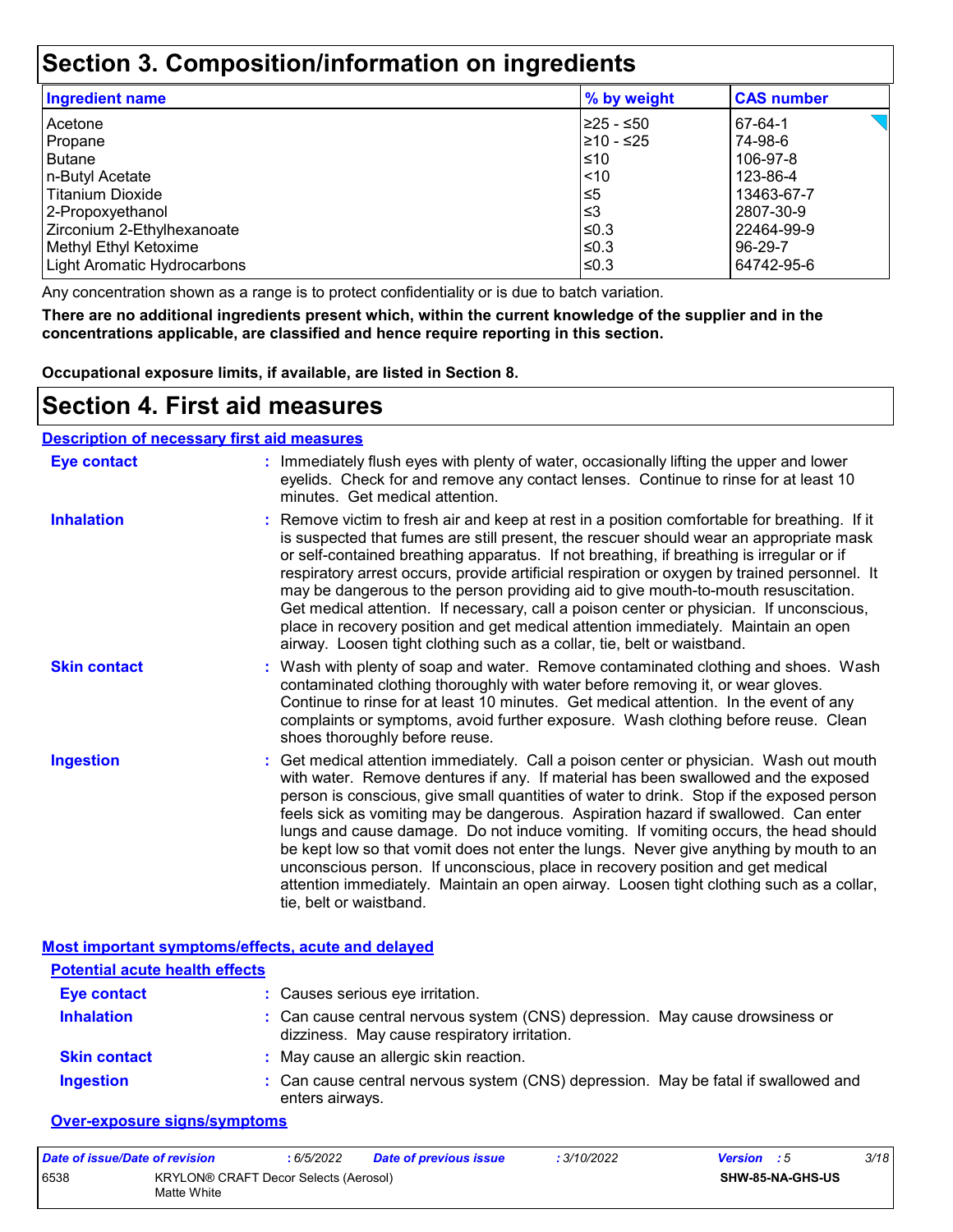# **Section 4. First aid measures**

| <b>Eye contact</b>  | : Adverse symptoms may include the following:<br>pain or irritation<br>watering<br>redness                                                                                                                                                                              |
|---------------------|-------------------------------------------------------------------------------------------------------------------------------------------------------------------------------------------------------------------------------------------------------------------------|
| <b>Inhalation</b>   | : Adverse symptoms may include the following:<br>respiratory tract irritation<br>coughing<br>nausea or vomiting<br>headache<br>drowsiness/fatigue<br>dizziness/vertigo<br>unconsciousness<br>reduced fetal weight<br>increase in fetal deaths<br>skeletal malformations |
| <b>Skin contact</b> | : Adverse symptoms may include the following:<br>irritation<br>redness<br>reduced fetal weight<br>increase in fetal deaths<br>skeletal malformations                                                                                                                    |
| <b>Ingestion</b>    | : Adverse symptoms may include the following:<br>nausea or vomiting<br>reduced fetal weight<br>increase in fetal deaths<br>skeletal malformations                                                                                                                       |

#### **Indication of immediate medical attention and special treatment needed, if necessary**

| <b>Notes to physician</b>         | : Treat symptomatically. Contact poison treatment specialist immediately if large<br>quantities have been ingested or inhaled.                                                                                                                                                                                                                                                                                  |
|-----------------------------------|-----------------------------------------------------------------------------------------------------------------------------------------------------------------------------------------------------------------------------------------------------------------------------------------------------------------------------------------------------------------------------------------------------------------|
| <b>Specific treatments</b>        | : No specific treatment.                                                                                                                                                                                                                                                                                                                                                                                        |
| <b>Protection of first-aiders</b> | : No action shall be taken involving any personal risk or without suitable training. If it is<br>suspected that fumes are still present, the rescuer should wear an appropriate mask or<br>self-contained breathing apparatus. It may be dangerous to the person providing aid to<br>give mouth-to-mouth resuscitation. Wash contaminated clothing thoroughly with water<br>before removing it, or wear gloves. |

**See toxicological information (Section 11)**

# **Section 5. Fire-fighting measures**

| <b>Extinguishing media</b>                           |                                                                                                                                                                                                                                                                                                                                                                                                                                                           |
|------------------------------------------------------|-----------------------------------------------------------------------------------------------------------------------------------------------------------------------------------------------------------------------------------------------------------------------------------------------------------------------------------------------------------------------------------------------------------------------------------------------------------|
| <b>Suitable extinguishing</b><br>media               | : Use an extinguishing agent suitable for the surrounding fire.                                                                                                                                                                                                                                                                                                                                                                                           |
| <b>Unsuitable extinguishing</b><br>media             | : None known.                                                                                                                                                                                                                                                                                                                                                                                                                                             |
| <b>Specific hazards arising</b><br>from the chemical | Extremely flammable aerosol. Runoff to sewer may create fire or explosion hazard. In<br>÷.<br>a fire or if heated, a pressure increase will occur and the container may burst, with the<br>risk of a subsequent explosion. Gas may accumulate in low or confined areas or travel<br>a considerable distance to a source of ignition and flash back, causing fire or explosion.<br>Bursting aerosol containers may be propelled from a fire at high speed. |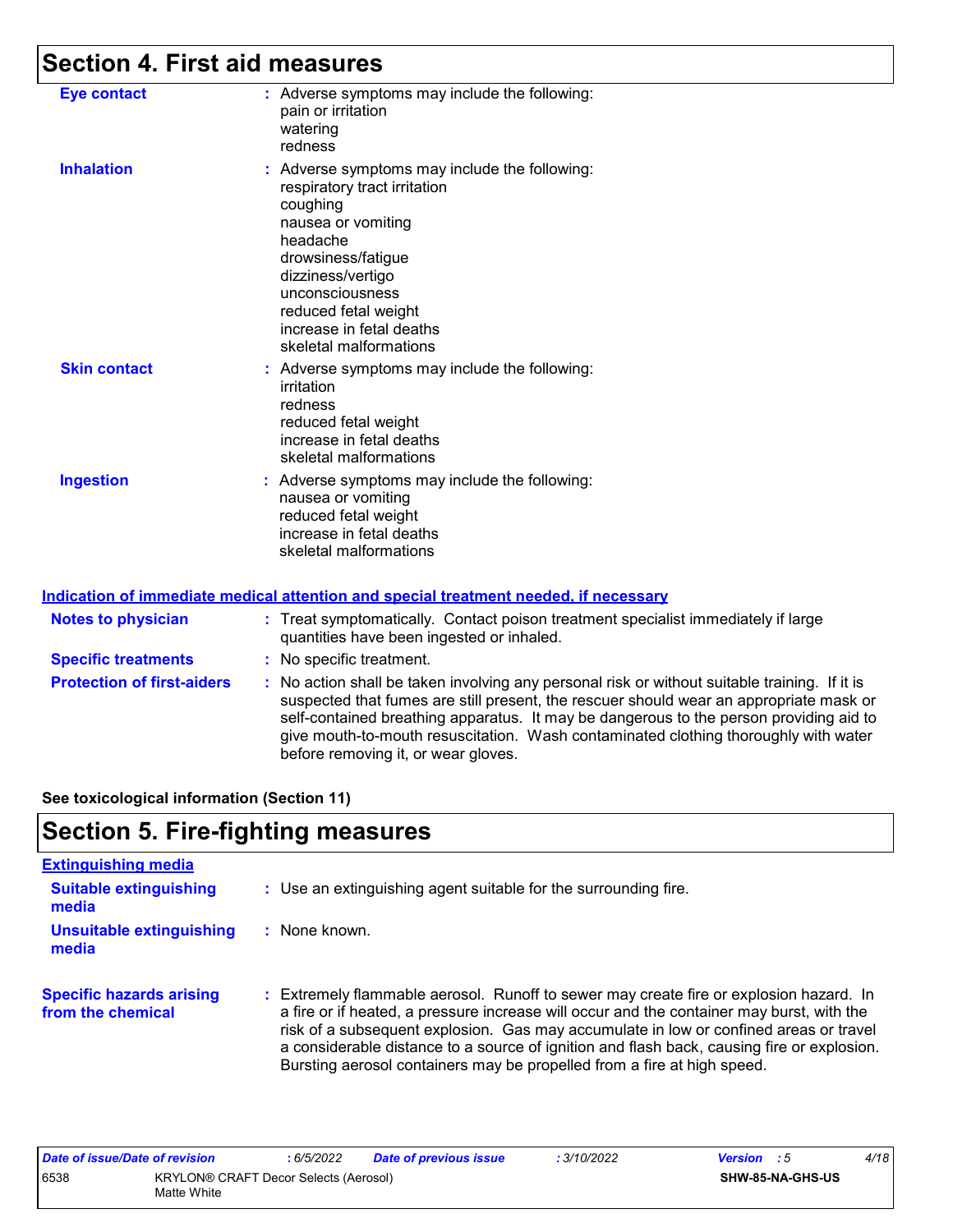## **Section 5. Fire-fighting measures**

| <b>Hazardous thermal</b><br>decomposition products       | : Decomposition products may include the following materials:<br>carbon dioxide<br>carbon monoxide<br>metal oxide/oxides                                                                                                                                                                                                      |
|----------------------------------------------------------|-------------------------------------------------------------------------------------------------------------------------------------------------------------------------------------------------------------------------------------------------------------------------------------------------------------------------------|
| <b>Special protective actions</b><br>for fire-fighters   | : Promptly isolate the scene by removing all persons from the vicinity of the incident if<br>there is a fire. No action shall be taken involving any personal risk or without suitable<br>training. Move containers from fire area if this can be done without risk. Use water<br>spray to keep fire-exposed containers cool. |
| <b>Special protective</b><br>equipment for fire-fighters | : Fire-fighters should wear appropriate protective equipment and self-contained breathing<br>apparatus (SCBA) with a full face-piece operated in positive pressure mode.                                                                                                                                                      |

### **Section 6. Accidental release measures**

#### **Personal precautions, protective equipment and emergency procedures**

| For non-emergency<br>personnel                               | : No action shall be taken involving any personal risk or without suitable training.<br>Evacuate surrounding areas. Keep unnecessary and unprotected personnel from<br>entering. In the case of aerosols being ruptured, care should be taken due to the rapid<br>escape of the pressurized contents and propellant. If a large number of containers are<br>ruptured, treat as a bulk material spillage according to the instructions in the clean-up<br>section. Do not touch or walk through spilled material. Shut off all ignition sources. No<br>flares, smoking or flames in hazard area. Avoid breathing vapor or mist. Provide<br>adequate ventilation. Wear appropriate respirator when ventilation is inadequate. Put<br>on appropriate personal protective equipment. |
|--------------------------------------------------------------|----------------------------------------------------------------------------------------------------------------------------------------------------------------------------------------------------------------------------------------------------------------------------------------------------------------------------------------------------------------------------------------------------------------------------------------------------------------------------------------------------------------------------------------------------------------------------------------------------------------------------------------------------------------------------------------------------------------------------------------------------------------------------------|
| For emergency responders                                     | : If specialized clothing is required to deal with the spillage, take note of any information in<br>Section 8 on suitable and unsuitable materials. See also the information in "For non-<br>emergency personnel".                                                                                                                                                                                                                                                                                                                                                                                                                                                                                                                                                               |
| <b>Environmental precautions</b>                             | : Avoid dispersal of spilled material and runoff and contact with soil, waterways, drains<br>and sewers. Inform the relevant authorities if the product has caused environmental<br>pollution (sewers, waterways, soil or air).                                                                                                                                                                                                                                                                                                                                                                                                                                                                                                                                                  |
| <b>Methods and materials for containment and cleaning up</b> |                                                                                                                                                                                                                                                                                                                                                                                                                                                                                                                                                                                                                                                                                                                                                                                  |
| <b>Small spill</b>                                           | : Stop leak if without risk. Move containers from spill area. Use spark-proof tools and<br>explosion-proof equipment. Dilute with water and mop up if water-soluble. Alternatively,<br>or if water-insoluble, absorb with an inert dry material and place in an appropriate waste<br>disposal container. Dispose of via a licensed waste disposal contractor.                                                                                                                                                                                                                                                                                                                                                                                                                    |
| <b>Large spill</b>                                           | : Stop leak if without risk. Move containers from spill area. Use spark-proof tools and<br>explosion-proof equipment. Approach release from upwind. Prevent entry into sewers,<br>water courses, basements or confined areas. Wash spillages into an effluent treatment<br>plant or proceed as follows. Contain and collect spillage with non-combustible,<br>absorbent material e.g. sand, earth, vermiculite or diatomaceous earth and place in<br>container for disposal according to local regulations (see Section 13). Dispose of via a<br>licensed waste disposal contractor. Contaminated absorbent material may pose the<br>same hazard as the spilled product. Note: see Section 1 for emergency contact<br>information and Section 13 for waste disposal.             |

# **Section 7. Handling and storage**

**Precautions for safe handling**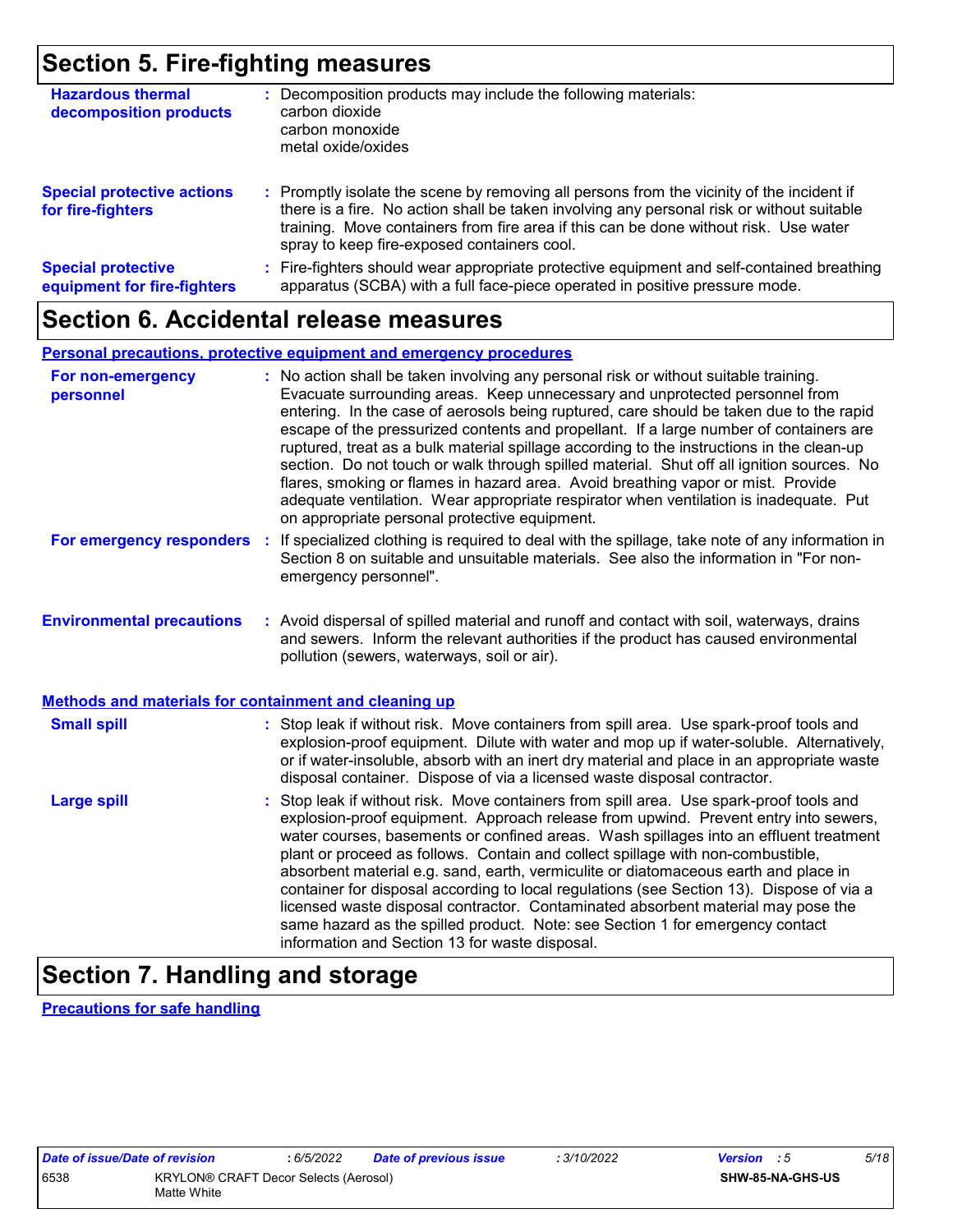# **Section 7. Handling and storage**

| <b>Protective measures</b>                                                       | : Put on appropriate personal protective equipment (see Section 8). Persons with a<br>history of skin sensitization problems should not be employed in any process in which<br>this product is used. Pressurized container: protect from sunlight and do not expose to<br>temperatures exceeding 50°C. Do not pierce or burn, even after use. Avoid exposure -<br>obtain special instructions before use. Avoid exposure during pregnancy. Do not<br>handle until all safety precautions have been read and understood. Do not get in eyes<br>or on skin or clothing. Do not breathe vapor or mist. Do not swallow. Avoid breathing<br>gas. Use only with adequate ventilation. Wear appropriate respirator when ventilation is<br>inadequate. Store and use away from heat, sparks, open flame or any other ignition<br>source. Use explosion-proof electrical (ventilating, lighting and material handling)<br>equipment. Use only non-sparking tools. Empty containers retain product residue and<br>can be hazardous. |
|----------------------------------------------------------------------------------|---------------------------------------------------------------------------------------------------------------------------------------------------------------------------------------------------------------------------------------------------------------------------------------------------------------------------------------------------------------------------------------------------------------------------------------------------------------------------------------------------------------------------------------------------------------------------------------------------------------------------------------------------------------------------------------------------------------------------------------------------------------------------------------------------------------------------------------------------------------------------------------------------------------------------------------------------------------------------------------------------------------------------|
| <b>Advice on general</b><br>occupational hygiene                                 | : Eating, drinking and smoking should be prohibited in areas where this material is<br>handled, stored and processed. Workers should wash hands and face before eating,<br>drinking and smoking. Remove contaminated clothing and protective equipment before<br>entering eating areas. See also Section 8 for additional information on hygiene<br>measures.                                                                                                                                                                                                                                                                                                                                                                                                                                                                                                                                                                                                                                                             |
| <b>Conditions for safe storage,</b><br>including any<br><b>incompatibilities</b> | Store in accordance with local regulations. Store away from direct sunlight in a dry, cool<br>and well-ventilated area, away from incompatible materials (see Section 10) and food<br>and drink. Protect from sunlight. Store locked up. Eliminate all ignition sources. Use<br>appropriate containment to avoid environmental contamination. See Section 10 for<br>incompatible materials before handling or use.                                                                                                                                                                                                                                                                                                                                                                                                                                                                                                                                                                                                        |

# **Section 8. Exposure controls/personal protection**

#### **Control parameters**

**Occupational exposure limits (OSHA United States)**

| <b>Ingredient name</b>                               | CAS#                          | <b>Exposure limits</b>                      |  |  |
|------------------------------------------------------|-------------------------------|---------------------------------------------|--|--|
| Acetone                                              | 67-64-1                       | ACGIH TLV (United States, 1/2021).          |  |  |
|                                                      |                               | TWA: 250 ppm 8 hours.                       |  |  |
|                                                      |                               | STEL: 500 ppm 15 minutes.                   |  |  |
|                                                      |                               | NIOSH REL (United States, 10/2020).         |  |  |
|                                                      |                               | TWA: 250 ppm 10 hours.                      |  |  |
|                                                      |                               | TWA: 590 mg/m <sup>3</sup> 10 hours.        |  |  |
|                                                      |                               | OSHA PEL (United States, 5/2018).           |  |  |
|                                                      |                               | TWA: 1000 ppm 8 hours.                      |  |  |
|                                                      |                               | TWA: 2400 mg/m <sup>3</sup> 8 hours.        |  |  |
| Propane                                              | 74-98-6                       | NIOSH REL (United States, 10/2020).         |  |  |
|                                                      |                               | TWA: 1000 ppm 10 hours.                     |  |  |
|                                                      |                               | TWA: 1800 mg/m <sup>3</sup> 10 hours.       |  |  |
|                                                      |                               | OSHA PEL (United States, 5/2018).           |  |  |
|                                                      |                               | TWA: 1000 ppm 8 hours.                      |  |  |
|                                                      |                               | TWA: 1800 mg/m <sup>3</sup> 8 hours.        |  |  |
|                                                      |                               | ACGIH TLV (United States, 1/2021). Oxygen   |  |  |
|                                                      |                               | Depletion [Asphyxiant]. Explosive potential |  |  |
| <b>Butane</b>                                        | 106-97-8                      | NIOSH REL (United States, 10/2020).         |  |  |
|                                                      |                               | TWA: 800 ppm 10 hours.                      |  |  |
|                                                      |                               | TWA: 1900 mg/m <sup>3</sup> 10 hours.       |  |  |
|                                                      |                               | ACGIH TLV (United States, 1/2021).          |  |  |
|                                                      |                               | <b>Explosive potential.</b>                 |  |  |
|                                                      |                               | STEL: 1000 ppm 15 minutes.                  |  |  |
| n-Butyl Acetate                                      | 123-86-4                      | NIOSH REL (United States, 10/2020).         |  |  |
|                                                      |                               | TWA: 150 ppm 10 hours.                      |  |  |
|                                                      |                               | TWA: 710 mg/m <sup>3</sup> 10 hours.        |  |  |
|                                                      |                               | STEL: 200 ppm 15 minutes.                   |  |  |
| Date of issue/Date of revision<br>: 6/5/2022         | <b>Date of previous issue</b> | 6/18<br>: 3/10/2022<br><b>Version</b> : 5   |  |  |
| 6538<br><b>KRYLON® CRAFT Decor Selects (Aerosol)</b> |                               | SHW-85-NA-GHS-US                            |  |  |
| Matte White                                          |                               |                                             |  |  |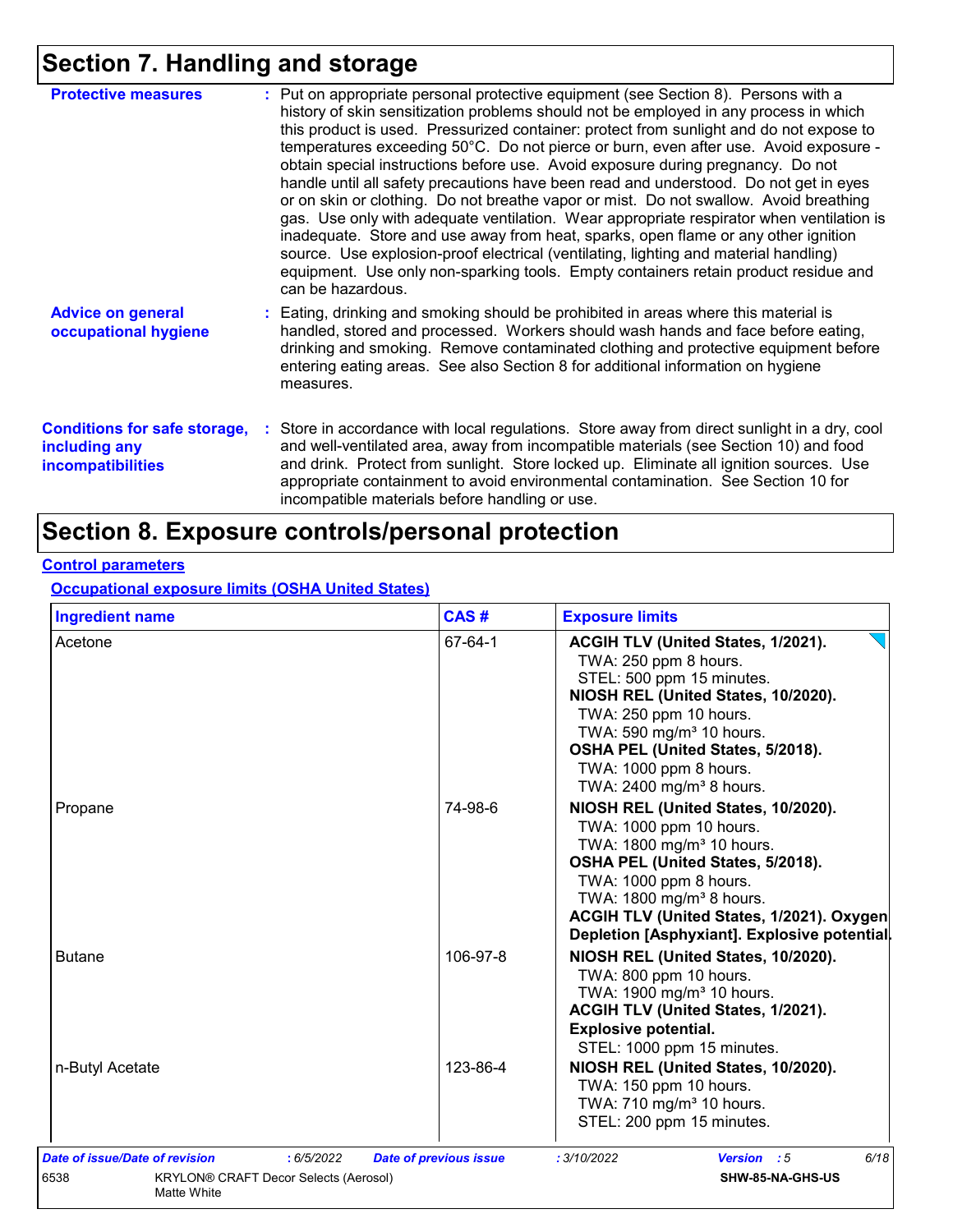|                                                |                         | STEL: 950 mg/m <sup>3</sup> 15 minutes.<br>OSHA PEL (United States, 5/2018).<br>TWA: 150 ppm 8 hours.<br>TWA: $710$ mg/m <sup>3</sup> 8 hours.<br>ACGIH TLV (United States, 1/2021).<br>STEL: 150 ppm 15 minutes.                                                                                                                                                           |
|------------------------------------------------|-------------------------|-----------------------------------------------------------------------------------------------------------------------------------------------------------------------------------------------------------------------------------------------------------------------------------------------------------------------------------------------------------------------------|
| <b>Titanium Dioxide</b>                        | 13463-67-7              | TWA: 50 ppm 8 hours.<br>ACGIH TLV (United States, 1/2021).<br>TWA: 10 mg/m <sup>3</sup> 8 hours.<br>OSHA PEL (United States, 5/2018).<br>TWA: 15 mg/m <sup>3</sup> 8 hours. Form: Total dust                                                                                                                                                                                |
| 2-Propoxyethanol<br>Zirconium 2-Ethylhexanoate | 2807-30-9<br>22464-99-9 | None.<br>ACGIH TLV (United States, 1/2021).<br>TWA: $5 \text{ mg/m}^3$ , (as Zr) 8 hours.<br>STEL: 10 mg/m <sup>3</sup> , (as Zr) 15 minutes.<br>NIOSH REL (United States, 10/2020).<br>TWA: $5 \text{ mg/m}^3$ , (as Zr) 10 hours.<br>STEL: 10 mg/m <sup>3</sup> , (as Zr) 15 minutes.<br>OSHA PEL (United States, 5/2018).<br>TWA: 5 mg/m <sup>3</sup> , (as Zr) 8 hours. |
| Methyl Ethyl Ketoxime                          | 96-29-7                 | OARS WEEL (United States, 1/2021). Skin<br>sensitizer.<br>TWA: 10 ppm 8 hours.                                                                                                                                                                                                                                                                                              |
| Light Aromatic Hydrocarbons                    | 64742-95-6              | None.                                                                                                                                                                                                                                                                                                                                                                       |

#### **Occupational exposure limits (Canada)**

| <b>Ingredient name</b>                                                                       | CAS#                          | <b>Exposure limits</b>                                                                                                                                                                                                                                                                                                                                                                                                                                                                                                                                                                                                                                                                                                                     |
|----------------------------------------------------------------------------------------------|-------------------------------|--------------------------------------------------------------------------------------------------------------------------------------------------------------------------------------------------------------------------------------------------------------------------------------------------------------------------------------------------------------------------------------------------------------------------------------------------------------------------------------------------------------------------------------------------------------------------------------------------------------------------------------------------------------------------------------------------------------------------------------------|
| acetone                                                                                      | 67-64-1                       | CA Alberta Provincial (Canada, 6/2018).<br>8 hrs OEL: 1200 mg/m <sup>3</sup> 8 hours.<br>15 min OEL: 1800 mg/m <sup>3</sup> 15 minutes.<br>8 hrs OEL: 500 ppm 8 hours.<br>15 min OEL: 750 ppm 15 minutes.<br><b>CA British Columbia Provincial (Canada,</b><br>$6/2021$ ).<br>TWA: 250 ppm 8 hours.<br>STEL: 500 ppm 15 minutes.<br>CA Ontario Provincial (Canada, 6/2019).<br>TWA: 250 ppm 8 hours.<br>STEL: 500 ppm 15 minutes.<br>CA Quebec Provincial (Canada, 6/2021).<br>TWAEV: 500 ppm 8 hours.<br>TWAEV: 1190 mg/m <sup>3</sup> 8 hours.<br>STEV: 1000 ppm 15 minutes.<br>STEV: 2380 mg/m <sup>3</sup> 15 minutes.<br><b>CA Saskatchewan Provincial (Canada,</b><br>7/2013).<br>STEL: 750 ppm 15 minutes.<br>TWA: 500 ppm 8 hours. |
| Normal propane                                                                               | 74-98-6                       | CA Alberta Provincial (Canada, 6/2018).<br>8 hrs OEL: 1000 ppm 8 hours.<br>CA Quebec Provincial (Canada, 6/2021).<br>TWAEV: 1000 ppm 8 hours.<br>TWAEV: 1800 mg/m <sup>3</sup> 8 hours.<br><b>CA Saskatchewan Provincial (Canada,</b><br>7/2013).<br>STEL: 1250 ppm 15 minutes.                                                                                                                                                                                                                                                                                                                                                                                                                                                            |
| Date of issue/Date of revision<br>:6/5/2022<br>6538<br>KRYLON® CRAFT Decor Selects (Aerosol) | <b>Date of previous issue</b> | 7/18<br>Version : 5<br>: 3/10/2022<br>SHW-85-NA-GHS-US                                                                                                                                                                                                                                                                                                                                                                                                                                                                                                                                                                                                                                                                                     |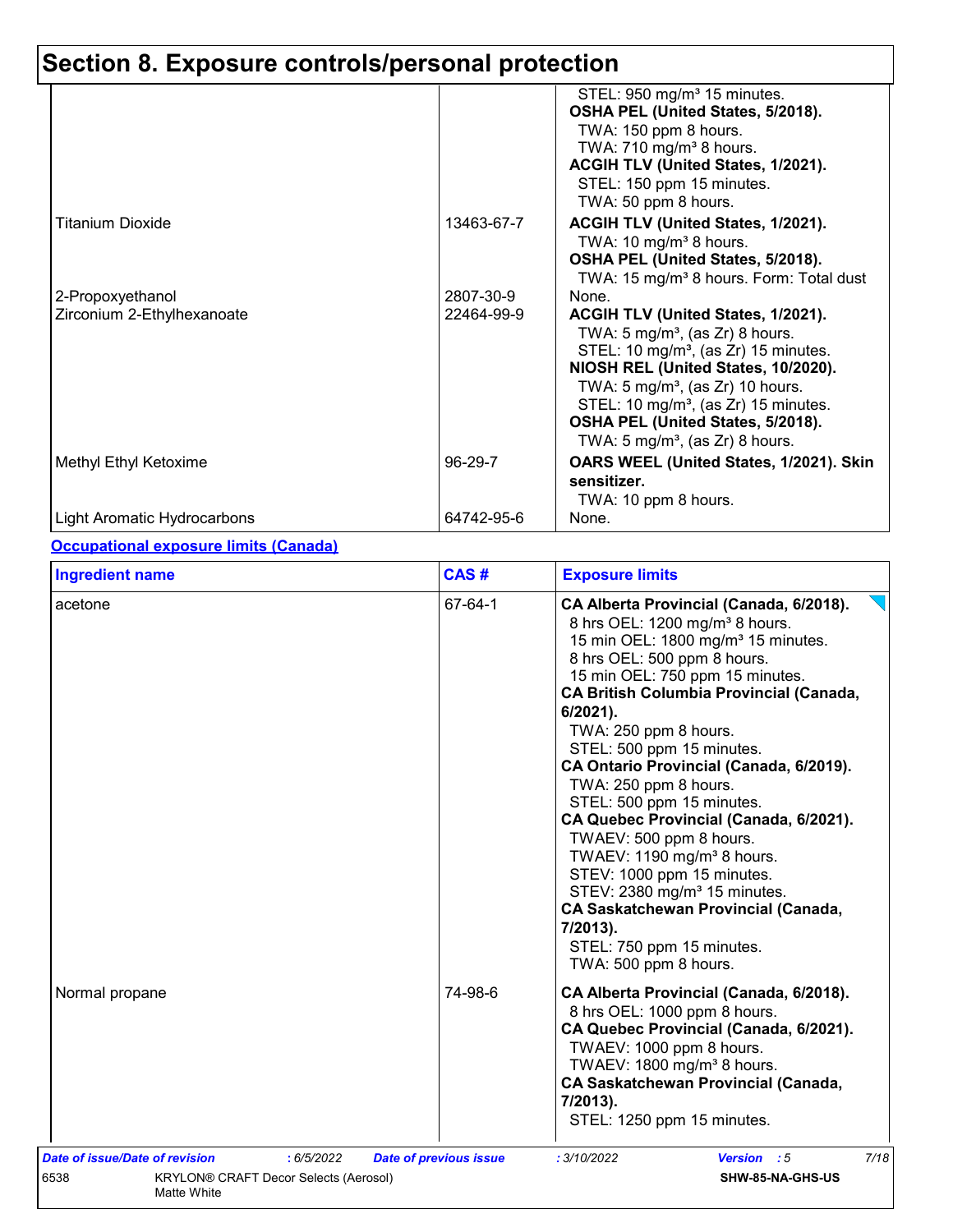|                  |            | TWA: 1000 ppm 8 hours.<br><b>CA British Columbia Provincial (Canada,</b><br>6/2021). Oxygen Depletion [Asphyxiant].<br><b>Explosive potential.</b>                                                                                                                                                                                                                                                                                                                                                                                                                                                                                             |
|------------------|------------|------------------------------------------------------------------------------------------------------------------------------------------------------------------------------------------------------------------------------------------------------------------------------------------------------------------------------------------------------------------------------------------------------------------------------------------------------------------------------------------------------------------------------------------------------------------------------------------------------------------------------------------------|
| <b>Butane</b>    | 106-97-8   | CA Ontario Provincial (Canada, 6/2019).<br><b>Oxygen Depletion [Asphyxiant]. Explosive</b><br>potential.<br>CA Alberta Provincial (Canada, 6/2018).<br>8 hrs OEL: 1000 ppm 8 hours.<br>CA Quebec Provincial (Canada, 6/2021).<br>TWAEV: 800 ppm 8 hours.<br>TWAEV: 1900 mg/m <sup>3</sup> 8 hours.<br><b>CA Saskatchewan Provincial (Canada,</b><br>7/2013).<br>STEL: 1250 ppm 15 minutes.<br>TWA: 1000 ppm 8 hours.                                                                                                                                                                                                                           |
|                  |            | <b>CA British Columbia Provincial (Canada,</b><br>6/2021). Explosive potential.<br>STEL: 1000 ppm 15 minutes.<br>CA Ontario Provincial (Canada, 6/2019).<br><b>Explosive potential.</b><br>STEL: 1000 ppm 15 minutes.                                                                                                                                                                                                                                                                                                                                                                                                                          |
| n-butyl acetate  | 123-86-4   | CA Alberta Provincial (Canada, 6/2018).<br>15 min OEL: 200 ppm 15 minutes.<br>15 min OEL: 950 mg/m <sup>3</sup> 15 minutes.<br>8 hrs OEL: 150 ppm 8 hours.<br>8 hrs OEL: 713 mg/m <sup>3</sup> 8 hours.<br><b>CA Saskatchewan Provincial (Canada,</b><br>7/2013).<br>STEL: 200 ppm 15 minutes.<br>TWA: 150 ppm 8 hours.<br>CA Ontario Provincial (Canada, 6/2019).<br>STEL: 150 ppm 15 minutes.<br>TWA: 50 ppm 8 hours.<br><b>CA British Columbia Provincial (Canada,</b><br>$6/2021$ ).<br>STEL: 150 ppm 15 minutes.<br>TWA: 50 ppm 8 hours.<br>CA Quebec Provincial (Canada, 6/2021).<br>STEV: 150 ppm 15 minutes.<br>TWAEV: 50 ppm 8 hours. |
| Titanium dioxide | 13463-67-7 | <b>CA British Columbia Provincial (Canada,</b><br>6/2021).<br>TWA: 10 mg/m <sup>3</sup> 8 hours. Form: Total dust<br>TWA: 3 mg/m <sup>3</sup> 8 hours. Form: respirable<br>fraction<br>CA Quebec Provincial (Canada, 6/2021).<br>TWAEV: 10 mg/m <sup>3</sup> 8 hours. Form: Total dust.<br>CA Alberta Provincial (Canada, 6/2018).<br>8 hrs OEL: 10 mg/m <sup>3</sup> 8 hours.<br>CA Ontario Provincial (Canada, 6/2019).<br>TWA: 10 mg/m <sup>3</sup> 8 hours.<br><b>CA Saskatchewan Provincial (Canada,</b><br>7/2013).<br>STEL: 20 mg/m <sup>3</sup> 15 minutes.<br>TWA: 10 mg/m <sup>3</sup> 8 hours.                                      |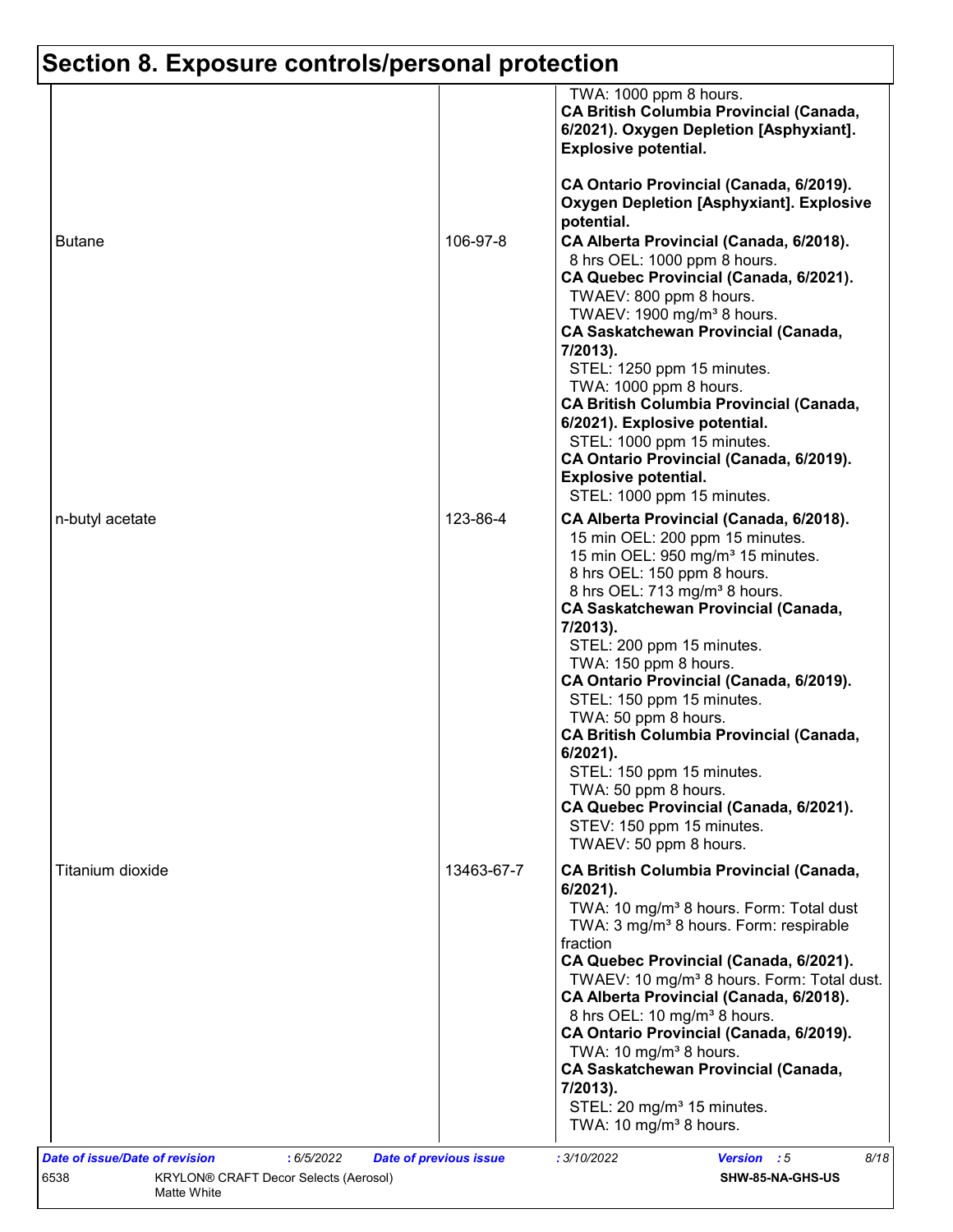| 2-Propoxyethanol           | 2807-30-9  | CA Ontario Provincial (Canada, 6/2019).<br>Absorbed through skin.<br>TWA: $110$ mg/m <sup>3</sup> 8 hours.<br>TWA: 25 ppm 8 hours.                                                                                                                                                                                                                                                                                                                                                                                                                                                                                        |
|----------------------------|------------|---------------------------------------------------------------------------------------------------------------------------------------------------------------------------------------------------------------------------------------------------------------------------------------------------------------------------------------------------------------------------------------------------------------------------------------------------------------------------------------------------------------------------------------------------------------------------------------------------------------------------|
| Zirconium 2-Ethylhexanoate | 22464-99-9 | CA Alberta Provincial (Canada, 6/2018).<br>8 hrs OEL: 5 mg/m <sup>3</sup> , (as Zr) 8 hours.<br>15 min OEL: 10 mg/m <sup>3</sup> , (as Zr) 15 minutes.<br><b>CA British Columbia Provincial (Canada,</b><br>$6/2021$ ).<br>TWA: 5 mg/m <sup>3</sup> , (as Zr) 8 hours.<br>STEL: 10 mg/m <sup>3</sup> , (as Zr) 15 minutes.<br>CA Quebec Provincial (Canada, 6/2021).<br>TWAEV: 5 mg/m <sup>3</sup> , (as Zr) 8 hours.<br>STEV: 10 mg/m <sup>3</sup> , (as Zr) 15 minutes.<br>CA Ontario Provincial (Canada, 6/2019).<br>STEL: 10 mg/m <sup>3</sup> , (as $Zr$ ) 15 minutes.<br>TWA: $5 \text{ mg/m}^3$ , (as Zr) 8 hours. |
| Methyl Ethyl Ketoxime      | $96-29-7$  | OARS WEEL (United States, 1/2021). Skin<br>sensitizer.<br>TWA: 10 ppm 8 hours.                                                                                                                                                                                                                                                                                                                                                                                                                                                                                                                                            |

#### **Occupational exposure limits (Mexico)**

|                            | CAS#       | <b>Exposure limits</b>                                                                                                                |
|----------------------------|------------|---------------------------------------------------------------------------------------------------------------------------------------|
| Acetone                    | 67-64-1    | NOM-010-STPS-2014 (Mexico, 4/2016).<br>TWA: 500 ppm 8 hours.<br>STEL: 750 ppm 15 minutes.                                             |
| Propane                    | 74-98-6    | NOM-010-STPS-2014 (Mexico, 4/2016).<br>TWA: 1000 ppm 8 hours.                                                                         |
| Butane                     | 106-97-8   | NOM-010-STPS-2014 (Mexico, 4/2016).<br>TWA: 1000 ppm 8 hours.                                                                         |
| ∣n-Butyl Acetate           | 123-86-4   | NOM-010-STPS-2014 (Mexico, 4/2016).<br>TWA: 150 ppm 8 hours.<br>STEL: 200 ppm 15 minutes.                                             |
| Zirconium 2-Ethylhexanoate | 22464-99-9 | NOM-010-STPS-2014 (Mexico, 4/2016).<br>TWA: $5 \text{ mg/m}^3$ , (as Zr) 8 hours.<br>STEL: 10 mg/m <sup>3</sup> , (as Zr) 15 minutes. |

| <b>Appropriate engineering</b><br>controls       | : Use only with adequate ventilation. Use process enclosures, local exhaust ventilation or<br>other engineering controls to keep worker exposure to airborne contaminants below any<br>recommended or statutory limits. The engineering controls also need to keep gas,<br>vapor or dust concentrations below any lower explosive limits. Use explosion-proof<br>ventilation equipment.                                                                                     |
|--------------------------------------------------|-----------------------------------------------------------------------------------------------------------------------------------------------------------------------------------------------------------------------------------------------------------------------------------------------------------------------------------------------------------------------------------------------------------------------------------------------------------------------------|
| <b>Environmental exposure</b><br><b>controls</b> | : Emissions from ventilation or work process equipment should be checked to ensure<br>they comply with the requirements of environmental protection legislation. In some<br>cases, fume scrubbers, filters or engineering modifications to the process equipment<br>will be necessary to reduce emissions to acceptable levels.                                                                                                                                             |
| <b>Individual protection measures</b>            |                                                                                                                                                                                                                                                                                                                                                                                                                                                                             |
| <b>Hygiene measures</b>                          | : Wash hands, forearms and face thoroughly after handling chemical products, before<br>eating, smoking and using the lavatory and at the end of the working period.<br>Appropriate techniques should be used to remove potentially contaminated clothing.<br>Contaminated work clothing should not be allowed out of the workplace. Wash<br>contaminated clothing before reusing. Ensure that eyewash stations and safety<br>showers are close to the workstation location. |

| Date of issue/Date of revision                                      |  | 6/5/2022 | <b>Date of previous issue</b> | 3/10/2022 | <b>Version</b> : 5 | 9/18 |
|---------------------------------------------------------------------|--|----------|-------------------------------|-----------|--------------------|------|
| 6538<br><b>KRYLON® CRAFT Decor Selects (Aerosol)</b><br>Matte White |  |          | SHW-85-NA-GHS-US              |           |                    |      |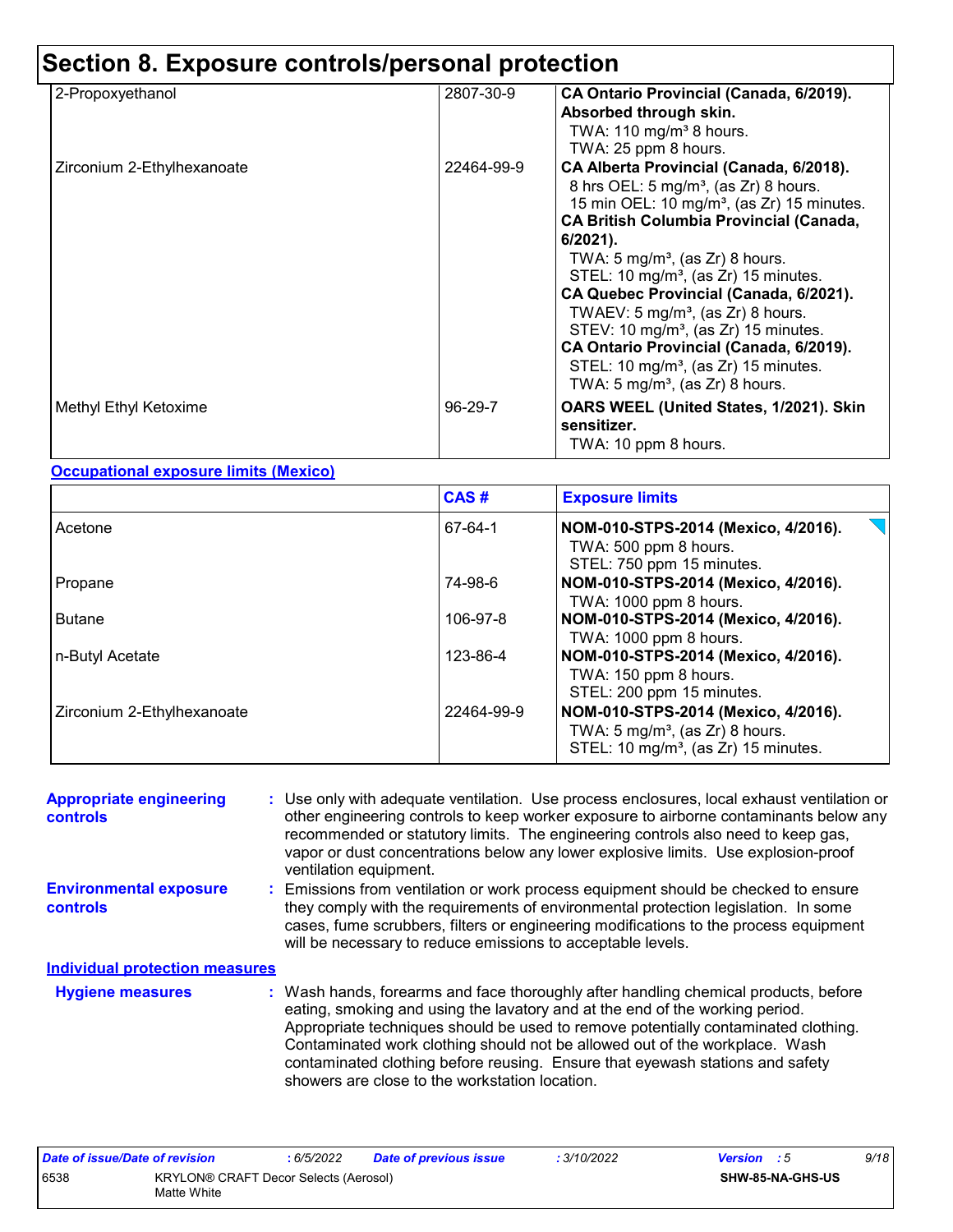| <b>Eye/face protection</b>    | : Safety eyewear complying with an approved standard should be used when a risk<br>assessment indicates this is necessary to avoid exposure to liquid splashes, mists,<br>gases or dusts. If contact is possible, the following protection should be worn, unless<br>the assessment indicates a higher degree of protection: chemical splash goggles.                                                                                                                                                                                                                                                                  |
|-------------------------------|------------------------------------------------------------------------------------------------------------------------------------------------------------------------------------------------------------------------------------------------------------------------------------------------------------------------------------------------------------------------------------------------------------------------------------------------------------------------------------------------------------------------------------------------------------------------------------------------------------------------|
| <b>Skin protection</b>        |                                                                                                                                                                                                                                                                                                                                                                                                                                                                                                                                                                                                                        |
| <b>Hand protection</b>        | : Chemical-resistant, impervious gloves complying with an approved standard should be<br>worn at all times when handling chemical products if a risk assessment indicates this is<br>necessary. Considering the parameters specified by the glove manufacturer, check<br>during use that the gloves are still retaining their protective properties. It should be<br>noted that the time to breakthrough for any glove material may be different for different<br>glove manufacturers. In the case of mixtures, consisting of several substances, the<br>protection time of the gloves cannot be accurately estimated. |
| <b>Body protection</b>        | : Personal protective equipment for the body should be selected based on the task being<br>performed and the risks involved and should be approved by a specialist before<br>handling this product. When there is a risk of ignition from static electricity, wear anti-<br>static protective clothing. For the greatest protection from static discharges, clothing<br>should include anti-static overalls, boots and gloves.                                                                                                                                                                                         |
| <b>Other skin protection</b>  | : Appropriate footwear and any additional skin protection measures should be selected<br>based on the task being performed and the risks involved and should be approved by a<br>specialist before handling this product.                                                                                                                                                                                                                                                                                                                                                                                              |
| <b>Respiratory protection</b> | : Based on the hazard and potential for exposure, select a respirator that meets the<br>appropriate standard or certification. Respirators must be used according to a<br>respiratory protection program to ensure proper fitting, training, and other important<br>aspects of use.                                                                                                                                                                                                                                                                                                                                    |

# **Section 9. Physical and chemical properties**

The conditions of measurement of all properties are at standard temperature and pressure unless otherwise indicated.

| <b>Appearance</b>                                                 |                                                                                 |             |                  |       |
|-------------------------------------------------------------------|---------------------------------------------------------------------------------|-------------|------------------|-------|
| <b>Physical state</b>                                             | $:$ Liquid.                                                                     |             |                  |       |
| <b>Color</b>                                                      | : Not available.                                                                |             |                  |       |
| Odor                                                              | : Not available.                                                                |             |                  |       |
| <b>Odor threshold</b>                                             | : Not available.                                                                |             |                  |       |
| pH                                                                | : Not applicable.                                                               |             |                  |       |
| <b>Melting point/freezing point</b>                               | : Not available.                                                                |             |                  |       |
| <b>Boiling point, initial boiling</b><br>point, and boiling range | : Not available.                                                                |             |                  |       |
| <b>Flash point</b>                                                | : Closed cup: -29 $^{\circ}$ C (-20.2 $^{\circ}$ F) [Pensky-Martens Closed Cup] |             |                  |       |
| <b>Evaporation rate</b>                                           | $: 5.6$ (butyl acetate = 1)                                                     |             |                  |       |
| <b>Flammability</b>                                               | : Not available.                                                                |             |                  |       |
| Lower and upper explosion<br>limit/flammability limit             | : Lower: 1.26%<br>Upper: 15.8%                                                  |             |                  |       |
| <b>Vapor pressure</b>                                             | : $101.3$ kPa (760 mm Hg)                                                       |             |                  |       |
| <b>Relative vapor density</b>                                     | : $1.55$ [Air = 1]                                                              |             |                  |       |
| <b>Relative density</b>                                           | : 0.76                                                                          |             |                  |       |
| <b>Solubility</b>                                                 | : Not available.                                                                |             |                  |       |
| <b>Partition coefficient: n-</b><br>octanol/water                 | : Not applicable.                                                               |             |                  |       |
| <b>Auto-ignition temperature</b>                                  | : Not available.                                                                |             |                  |       |
| <b>Decomposition temperature</b>                                  | : Not available.                                                                |             |                  |       |
| <b>Viscosity</b>                                                  | Kinematic (40°C (104°F)): <20.5 mm <sup>2</sup> /s (<20.5 cSt)                  |             |                  |       |
| <b>Date of issue/Date of revision</b>                             | : 6/5/2022<br>: 3/10/2022<br><b>Date of previous issue</b>                      | Version : 5 |                  | 10/18 |
| 6538                                                              | <b>KRYLON® CRAFT Decor Selects (Aerosol)</b>                                    |             | SHW-85-NA-GHS-US |       |

Matte White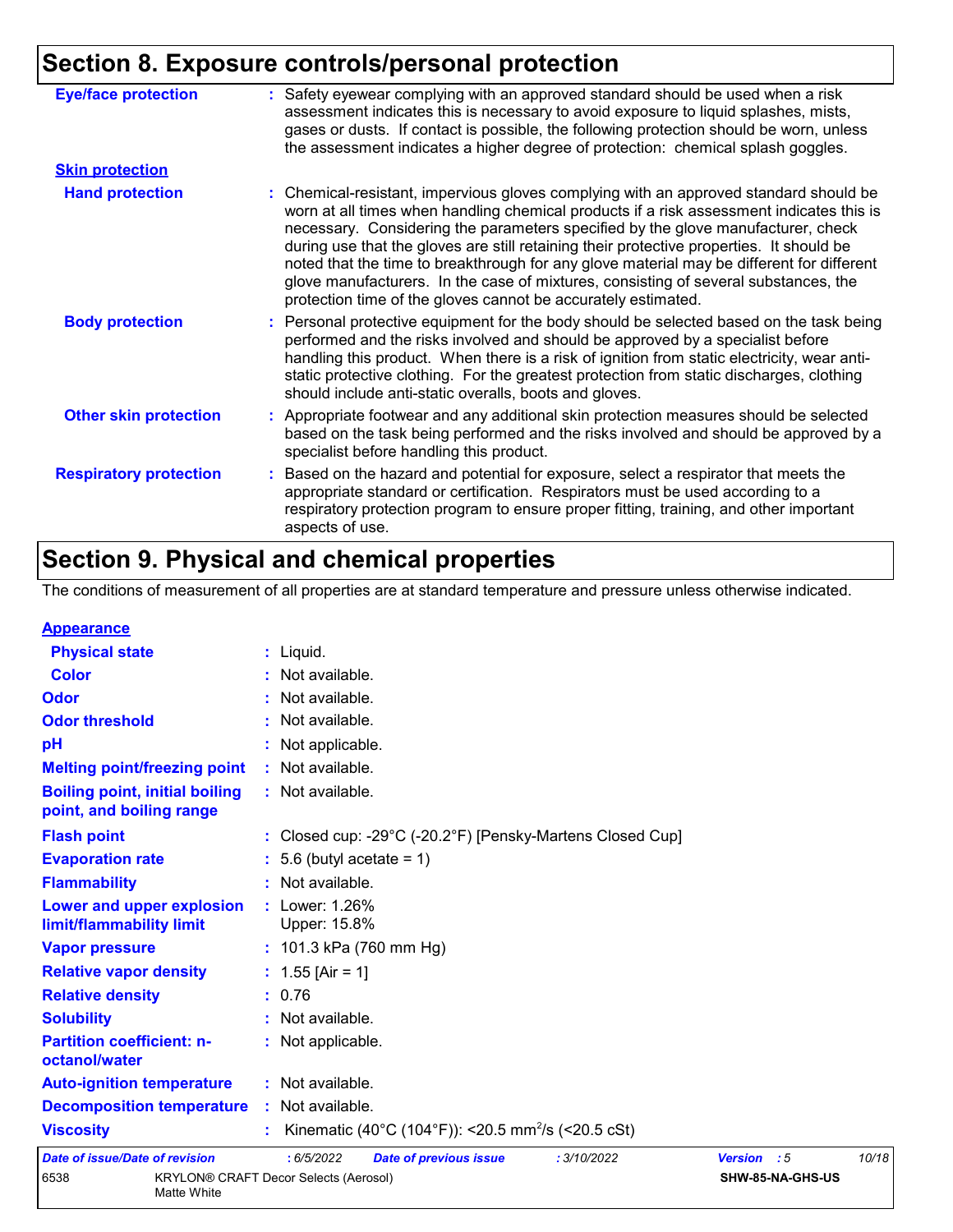## **Section 9. Physical and chemical properties**

| <b>Molecular weight</b>   | : Not applicable. |
|---------------------------|-------------------|
| <b>Aerosol product</b>    |                   |
| <b>Type of aerosol</b>    | $:$ Spray         |
| <b>Heat of combustion</b> | $: 27.603$ kJ/g   |

# **Section 10. Stability and reactivity**

| <b>Reactivity</b>                            | : No specific test data related to reactivity available for this product or its ingredients.              |
|----------------------------------------------|-----------------------------------------------------------------------------------------------------------|
| <b>Chemical stability</b>                    | : The product is stable.                                                                                  |
| <b>Possibility of hazardous</b><br>reactions | : Under normal conditions of storage and use, hazardous reactions will not occur.                         |
| <b>Conditions to avoid</b>                   | : Avoid all possible sources of ignition (spark or flame).                                                |
| <b>Incompatible materials</b>                | : No specific data.                                                                                       |
| <b>Hazardous decomposition</b><br>products   | : Under normal conditions of storage and use, hazardous decomposition products should<br>not be produced. |

## **Section 11. Toxicological information**

#### **Information on toxicological effects**

#### **Acute toxicity**

| <b>Product/ingredient name</b> | <b>Result</b>                | <b>Species</b> | <b>Dose</b>              | <b>Exposure</b> |
|--------------------------------|------------------------------|----------------|--------------------------|-----------------|
| Acetone                        | LD50 Oral                    | Rat            | 5800 mg/kg               |                 |
| <b>Butane</b>                  | <b>LC50 Inhalation Vapor</b> | Rat            | 658000 mg/m <sup>3</sup> | 4 hours         |
| n-Butyl Acetate                | LD50 Dermal                  | Rabbit         | >17600 mg/kg             |                 |
|                                | LD50 Oral                    | Rat            | 10768 mg/kg              |                 |
| 2-Propoxyethanol               | LD50 Oral                    | Rat            | 3089 mg/kg               |                 |
| Zirconium 2-Ethylhexanoate     | LD50 Dermal                  | Rabbit         | $>5$ g/kg                |                 |
|                                | LD50 Oral                    | Rat            | $>5$ g/kg                |                 |
| Methyl Ethyl Ketoxime          | LD50 Oral                    | Rat            | $930$ mg/kg              |                 |
| Light Aromatic Hydrocarbons    | ILD50 Oral                   | Rat            | 8400 mg/kg               |                 |

#### **Irritation/Corrosion**

| <b>Product/ingredient name</b> | <b>Result</b>                               | <b>Species</b> | <b>Score</b> | <b>Exposure</b>  | <b>Observation</b>       |
|--------------------------------|---------------------------------------------|----------------|--------------|------------------|--------------------------|
| Acetone                        | Eyes - Mild irritant                        | Human          |              | 186300 ppm       |                          |
|                                | Eyes - Mild irritant                        | Rabbit         |              | 10 uL            |                          |
|                                | Eyes - Moderate irritant                    | Rabbit         |              | 24 hours 20      | $\overline{\phantom{a}}$ |
|                                |                                             |                |              | mg               |                          |
|                                | Eyes - Severe irritant                      | Rabbit         |              | $20 \, mg$       |                          |
|                                | Skin - Mild irritant                        | Rabbit         |              | 24 hours 500     |                          |
|                                |                                             |                |              | mg               |                          |
|                                | Skin - Mild irritant                        | Rabbit         |              | 395 mg           |                          |
| n-Butyl Acetate                | Eyes - Moderate irritant                    | Rabbit         |              | $100 \text{ mg}$ |                          |
|                                | Skin - Moderate irritant                    | Rabbit         |              | 24 hours 500     |                          |
|                                |                                             |                |              | mg               |                          |
| <b>Titanium Dioxide</b>        | Skin - Mild irritant                        | Human          |              | 72 hours 300     |                          |
|                                |                                             |                |              | ug I             |                          |
| 2-Propoxyethanol               | Eyes - Severe irritant                      | Rabbit         |              | 24 hours 750     |                          |
|                                |                                             |                |              | ug               |                          |
|                                | Eyes - Severe irritant                      | Rabbit         |              | 100 mg           | $\overline{\phantom{a}}$ |
| Date of issue/Date of revision | : 6/5/2022<br><b>Date of previous issue</b> |                | : 3/10/2022  | Version : 5      | 11/18                    |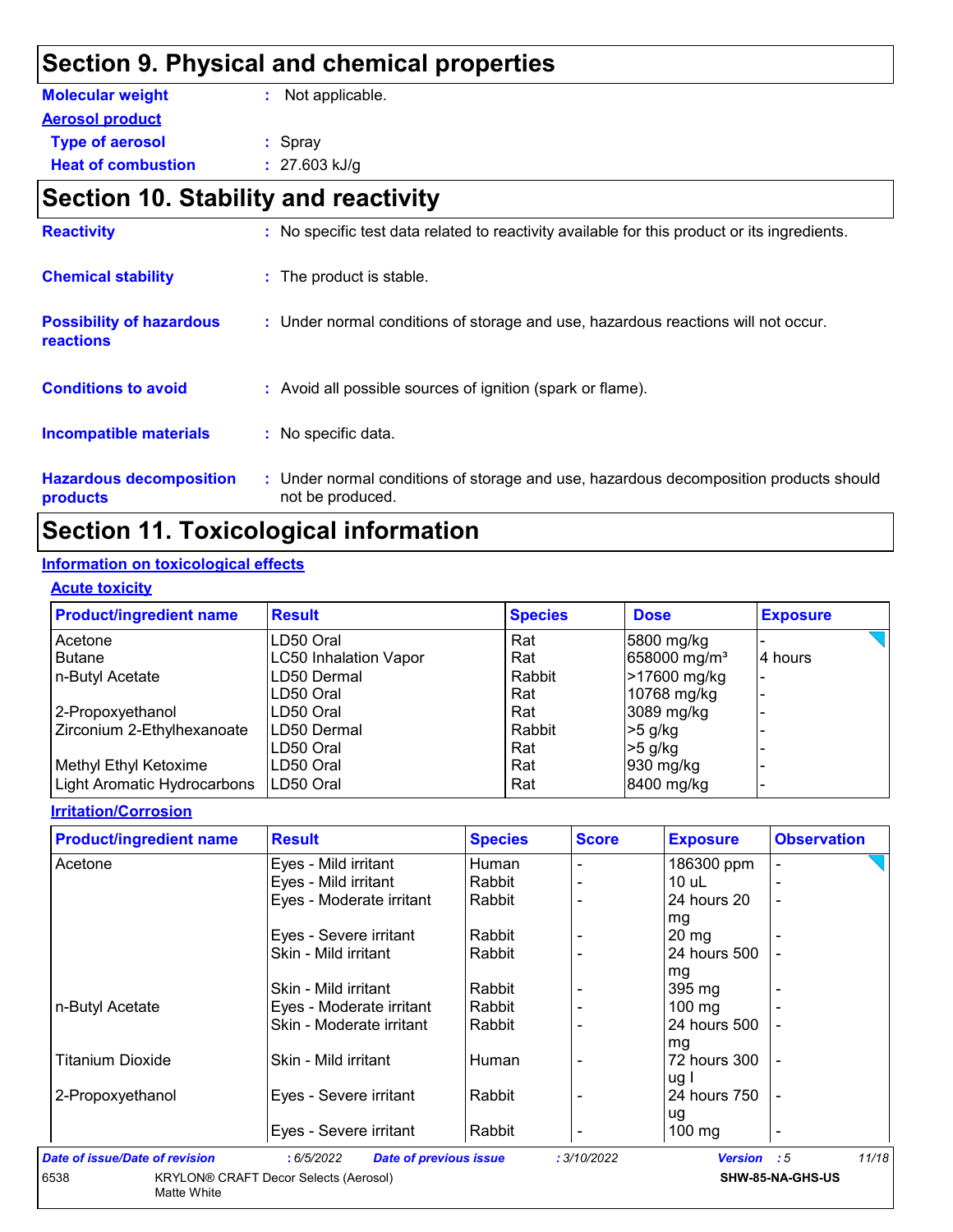# **Section 11. Toxicological information**

| Skin - Mild irritant   | Guinea pig                  | $500 \text{ mg}$    |  |
|------------------------|-----------------------------|---------------------|--|
| l Skin - Mild irritant | Rabbit                      | <b>24 hours 500</b> |  |
|                        |                             | mg                  |  |
| Eyes - Severe irritant | Rabbit                      | $100$ uL            |  |
| Eyes - Mild irritant   | Rabbit                      | <b>24 hours 100</b> |  |
|                        |                             | uL                  |  |
|                        | Light Aromatic Hydrocarbons |                     |  |

#### **Sensitization**

Not available.

#### **Mutagenicity**

Not available.

#### **Carcinogenicity**

Not available.

#### **Classification**

| <b>Product/ingredient name</b> | <b>OSHA</b> | <b>IARC</b> | <b>NTP</b> |
|--------------------------------|-------------|-------------|------------|
| Titanium Dioxide               |             | 2B          |            |

#### **Reproductive toxicity**

Not available.

#### **Teratogenicity**

Not available.

#### **Specific target organ toxicity (single exposure)**

| <b>Name</b>                        | <b>Category</b> | <b>Route of</b><br>exposure | <b>Target organs</b>            |
|------------------------------------|-----------------|-----------------------------|---------------------------------|
| Acetone                            | Category 3      |                             | Respiratory tract<br>irritation |
|                                    | Category 3      |                             | Narcotic effects                |
| Propane                            | Category 3      |                             | Respiratory tract<br>irritation |
|                                    | Category 3      |                             | Narcotic effects                |
| <b>Butane</b>                      | Category 3      |                             | Respiratory tract<br>irritation |
|                                    | Category 3      |                             | Narcotic effects                |
| n-Butyl Acetate                    | Category 3      |                             | Narcotic effects                |
| 2-Propoxyethanol                   | Category 3      |                             | Respiratory tract<br>irritation |
|                                    | Category 3      |                             | Narcotic effects                |
| Methyl Ethyl Ketoxime              | Category 1      |                             | upper respiratory<br>tract      |
|                                    | Category 3      |                             | Narcotic effects                |
| <b>Light Aromatic Hydrocarbons</b> | Category 3      |                             | Respiratory tract<br>irritation |
|                                    | Category 3      |                             | Narcotic effects                |

**Specific target organ toxicity (repeated exposure)**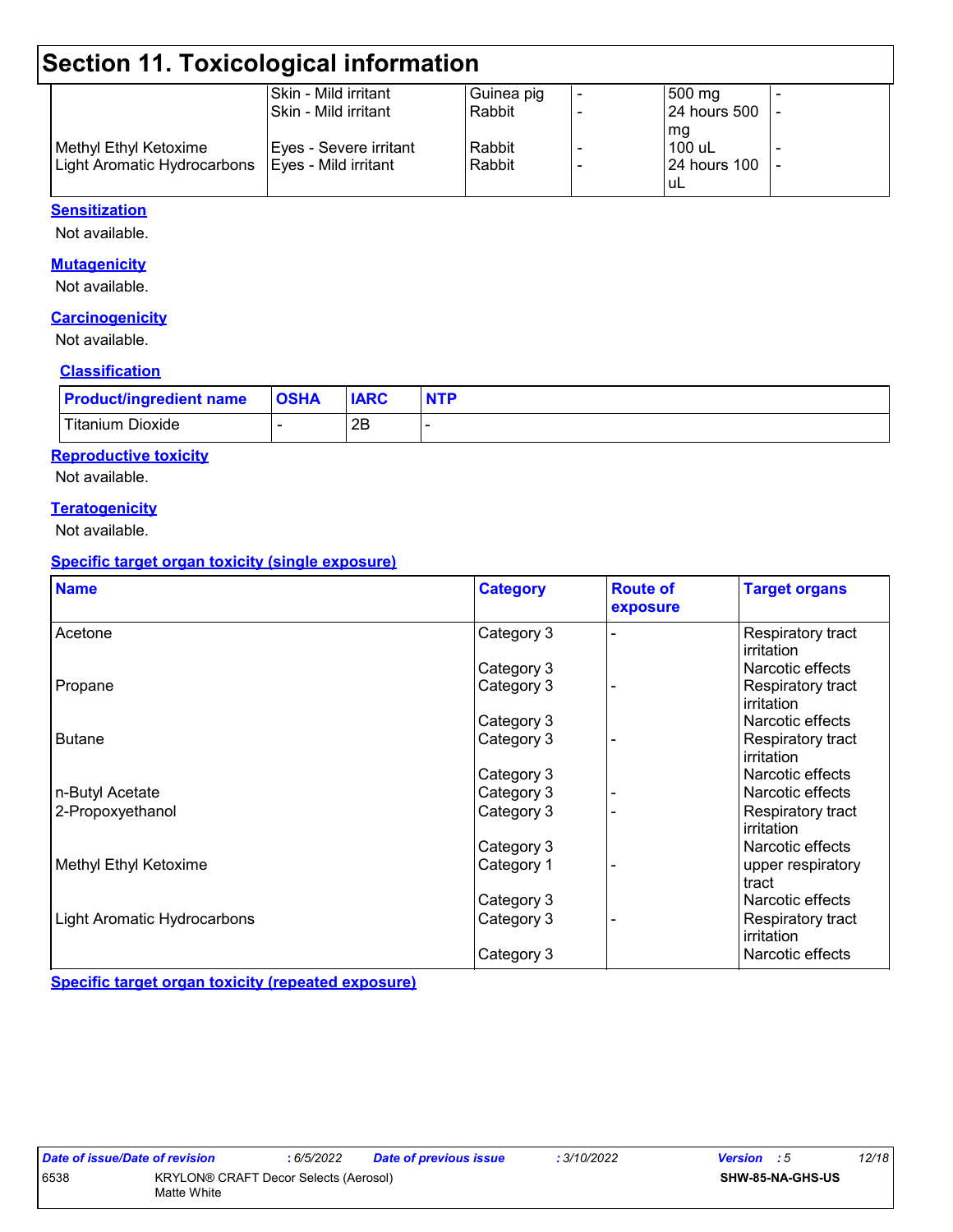# **Section 11. Toxicological information**

| <b>Name</b>                 | <b>Category</b> | <b>Route of</b><br>exposure | <b>Target organs</b> |
|-----------------------------|-----------------|-----------------------------|----------------------|
| Acetone                     | Category 2      | $\blacksquare$              |                      |
| Propane                     | Category 2      |                             |                      |
| Butane                      | Category 2      |                             |                      |
| 2-Propoxyethanol            | Category 2      |                             |                      |
| Methyl Ethyl Ketoxime       | Category 2      |                             | blood system         |
| Light Aromatic Hydrocarbons | Category 2      | $\overline{\phantom{0}}$    |                      |

#### **Aspiration hazard**

| <b>Name</b>                 | <b>Result</b>                                                                  |
|-----------------------------|--------------------------------------------------------------------------------|
| Propane<br><b>Butane</b>    | <b>ASPIRATION HAZARD - Category 1</b><br><b>ASPIRATION HAZARD - Category 1</b> |
| Light Aromatic Hydrocarbons | <b>ASPIRATION HAZARD - Category 1</b>                                          |

| <b>Information on the likely</b><br>routes of exposure | : Not available.                                                                                                                                                                                                                                                        |
|--------------------------------------------------------|-------------------------------------------------------------------------------------------------------------------------------------------------------------------------------------------------------------------------------------------------------------------------|
| <b>Potential acute health effects</b>                  |                                                                                                                                                                                                                                                                         |
| <b>Eye contact</b>                                     | : Causes serious eye irritation.                                                                                                                                                                                                                                        |
| <b>Inhalation</b>                                      | : Can cause central nervous system (CNS) depression. May cause drowsiness or<br>dizziness. May cause respiratory irritation.                                                                                                                                            |
| <b>Skin contact</b>                                    | : May cause an allergic skin reaction.                                                                                                                                                                                                                                  |
| <b>Ingestion</b>                                       | : Can cause central nervous system (CNS) depression. May be fatal if swallowed and<br>enters airways.                                                                                                                                                                   |
|                                                        | <b>Symptoms related to the physical, chemical and toxicological characteristics</b>                                                                                                                                                                                     |
| <b>Eye contact</b>                                     | : Adverse symptoms may include the following:<br>pain or irritation<br>watering<br>redness                                                                                                                                                                              |
| <b>Inhalation</b>                                      | : Adverse symptoms may include the following:<br>respiratory tract irritation<br>coughing<br>nausea or vomiting<br>headache<br>drowsiness/fatigue<br>dizziness/vertigo<br>unconsciousness<br>reduced fetal weight<br>increase in fetal deaths<br>skeletal malformations |
| <b>Skin contact</b>                                    | : Adverse symptoms may include the following:<br>irritation<br>redness<br>reduced fetal weight<br>increase in fetal deaths<br>skeletal malformations                                                                                                                    |
| <b>Ingestion</b>                                       | : Adverse symptoms may include the following:<br>nausea or vomiting<br>reduced fetal weight<br>increase in fetal deaths<br>skeletal malformations                                                                                                                       |

| Date of issue/Date of revision |                                                      | 6/5/2022 | <b>Date of previous issue</b> | : 3/10/2022 | <b>Version</b> : 5 |                  | 13/18 |
|--------------------------------|------------------------------------------------------|----------|-------------------------------|-------------|--------------------|------------------|-------|
| 6538                           | KRYLON® CRAFT Decor Selects (Aerosol)<br>Matte White |          |                               |             |                    | SHW-85-NA-GHS-US |       |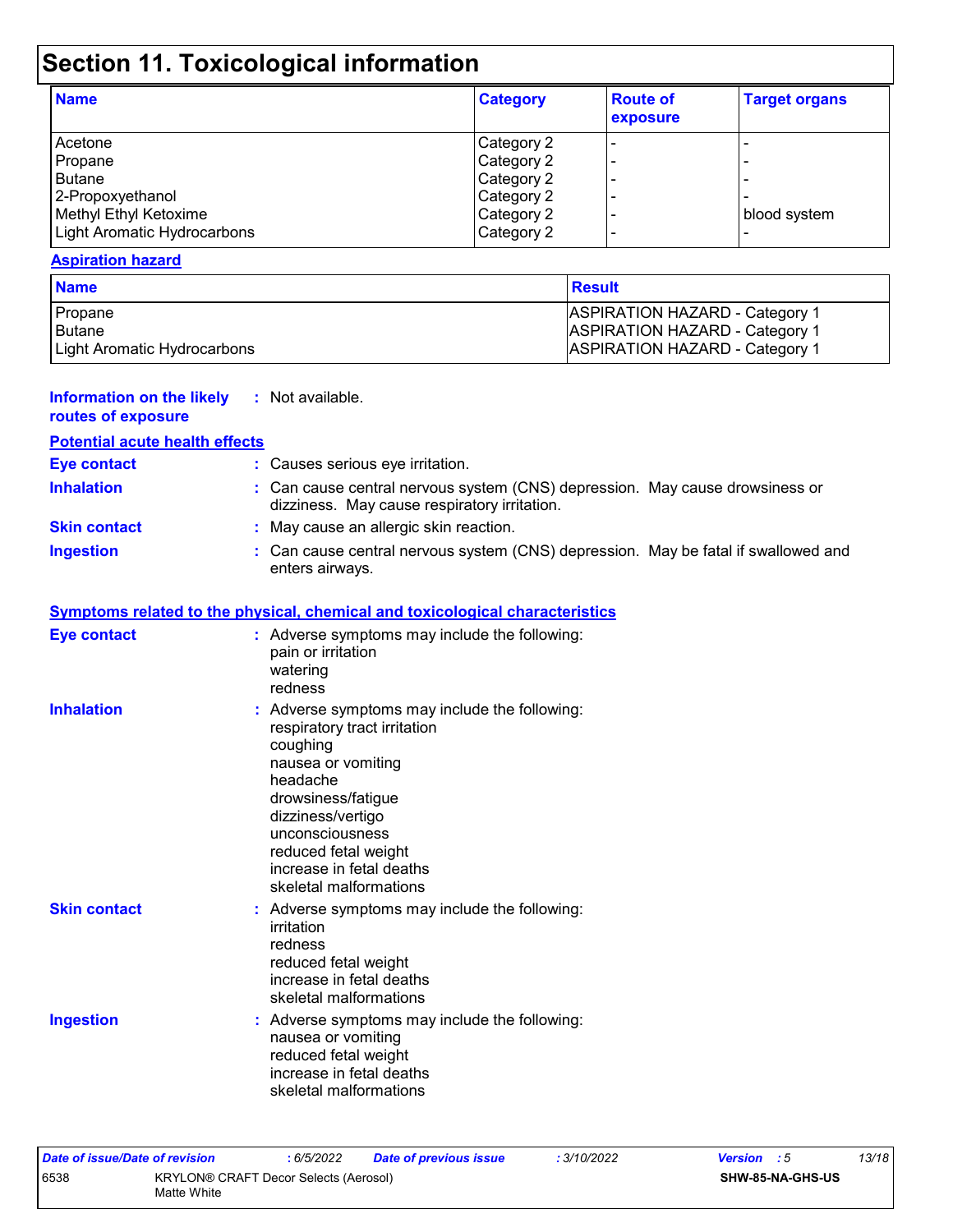# **Section 11. Toxicological information**

|                                              | Delayed and immediate effects and also chronic effects from short and long term exposure                                                                                       |
|----------------------------------------------|--------------------------------------------------------------------------------------------------------------------------------------------------------------------------------|
| <b>Short term exposure</b>                   |                                                                                                                                                                                |
| <b>Potential immediate</b><br><b>effects</b> | : Not available.                                                                                                                                                               |
| <b>Potential delayed effects</b>             | : Not available.                                                                                                                                                               |
| <b>Long term exposure</b>                    |                                                                                                                                                                                |
| <b>Potential immediate</b><br><b>effects</b> | : Not available.                                                                                                                                                               |
| <b>Potential delayed effects</b>             | : Not available.                                                                                                                                                               |
| <b>Potential chronic health effects</b>      |                                                                                                                                                                                |
| Not available.                               |                                                                                                                                                                                |
| <b>General</b>                               | : May cause damage to organs through prolonged or repeated exposure. Once<br>sensitized, a severe allergic reaction may occur when subsequently exposed to very low<br>levels. |
| <b>Carcinogenicity</b>                       | : Suspected of causing cancer. Risk of cancer depends on duration and level of<br>exposure.                                                                                    |
| <b>Mutagenicity</b>                          | : No known significant effects or critical hazards.                                                                                                                            |
| <b>Teratogenicity</b>                        | : Suspected of damaging the unborn child.                                                                                                                                      |
| <b>Developmental effects</b>                 | : No known significant effects or critical hazards.                                                                                                                            |
| <b>Fertility effects</b>                     | : No known significant effects or critical hazards.                                                                                                                            |

#### **Numerical measures of toxicity**

#### **Acute toxicity estimates**

| <b>Route</b> | <b>ATE value</b> |
|--------------|------------------|
| Oral         | 154647.97 mg/kg  |
| Dermal       | 55070.5 mg/kg    |

# **Section 12. Ecological information**

#### **Toxicity**

| <b>Product/ingredient name</b> | <b>Result</b>                         | <b>Species</b>                             | <b>Exposure</b> |
|--------------------------------|---------------------------------------|--------------------------------------------|-----------------|
| Acetone                        | Acute EC50 7200000 µg/l Fresh water   | Algae - Selenastrum sp.                    | 96 hours        |
|                                | Acute LC50 4.42589 ml/L Marine water  | Crustaceans - Acartia tonsa -<br>Copepodid | 48 hours        |
|                                | Acute LC50 7460000 µg/l Fresh water   | Daphnia - Daphnia cucullata                | 48 hours        |
|                                | Acute LC50 5600 ppm Fresh water       | Fish - Poecilia reticulata                 | 96 hours        |
|                                | Chronic NOEC 4.95 mg/l Marine water   | Algae - Ulva pertusa                       | 96 hours        |
|                                | Chronic NOEC 0.016 ml/L Fresh water   | Crustaceans - Daphniidae                   | 21 days         |
|                                | Chronic NOEC 0.1 ml/L Fresh water     | Daphnia - Daphnia magna -<br>Neonate       | 21 days         |
|                                | Chronic NOEC 5 µg/l Marine water      | Fish - Gasterosteus aculeatus -<br>Larvae  | 42 days         |
| n-Butyl Acetate                | Acute LC50 32 mg/l Marine water       | Crustaceans - Artemia salina               | 48 hours        |
|                                | Acute LC50 18000 µg/l Fresh water     | Fish - Pimephales promelas                 | 96 hours        |
| <b>Titanium Dioxide</b>        | Acute LC50 >1000000 µg/l Marine water | Fish - Fundulus heteroclitus               | 96 hours        |
| Methyl Ethyl Ketoxime          | Acute LC50 843000 µg/l Fresh water    | Fish - Pimephales promelas                 | 96 hours        |

#### **Persistence and degradability**

| Date of issue/Date of revision |                                                      | 6/5/2022 | <b>Date of previous issue</b> | : 3/10/2022 | <b>Version</b> : 5 |                         | 14/18 |
|--------------------------------|------------------------------------------------------|----------|-------------------------------|-------------|--------------------|-------------------------|-------|
| 6538                           | KRYLON® CRAFT Decor Selects (Aerosol)<br>Matte White |          |                               |             |                    | <b>SHW-85-NA-GHS-US</b> |       |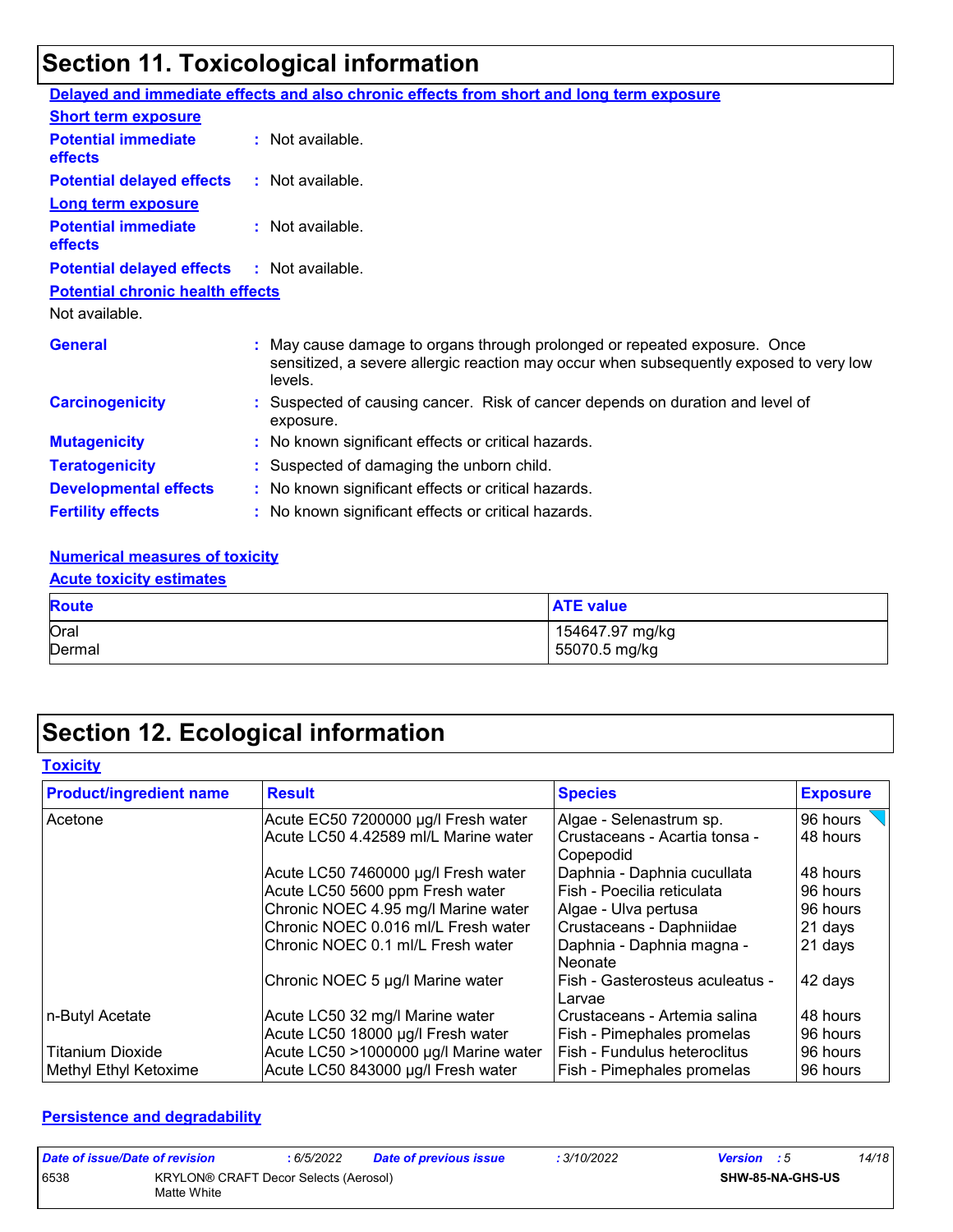# **Section 12. Ecological information**

| <b>Product/ingredient name</b> | <b>Aquatic half-life</b> | <b>Photolysis</b> | Biodegradability |
|--------------------------------|--------------------------|-------------------|------------------|
| <b>Acetone</b>                 |                          |                   | Readily          |
| In-Butvl Acetate               |                          |                   | Readily          |
| Light Aromatic Hydrocarbons    |                          |                   | Readily          |

#### **Bioaccumulative potential**

| <b>Product/ingredient name</b> | $\mathsf{LogP}_\mathsf{ow}$ | <b>BCF</b>   | <b>Potential</b> |
|--------------------------------|-----------------------------|--------------|------------------|
| I Zirconium 2-Ethylhexanoate   |                             | 2.96         | low              |
| Methyl Ethyl Ketoxime          |                             | $2.5$ to 5.8 | low              |
| Light Aromatic Hydrocarbons    |                             | 10 to 2500   | high             |

#### **Mobility in soil**

| <b>Soil/water partition</b> | : Not available. |
|-----------------------------|------------------|
| <b>coefficient (Koc)</b>    |                  |

**Other adverse effects** : No known significant effects or critical hazards.

## **Section 13. Disposal considerations**

| <b>Disposal methods</b> | : The generation of waste should be avoided or minimized wherever possible. Disposal<br>of this product, solutions and any by-products should at all times comply with the<br>requirements of environmental protection and waste disposal legislation and any<br>regional local authority requirements. Dispose of surplus and non-recyclable products<br>via a licensed waste disposal contractor. Waste should not be disposed of untreated to<br>the sewer unless fully compliant with the requirements of all authorities with jurisdiction.<br>Waste packaging should be recycled. Incineration or landfill should only be considered<br>when recycling is not feasible. This material and its container must be disposed of in a<br>safe way. Empty containers or liners may retain some product residues. Do not<br>puncture or incinerate container. |
|-------------------------|--------------------------------------------------------------------------------------------------------------------------------------------------------------------------------------------------------------------------------------------------------------------------------------------------------------------------------------------------------------------------------------------------------------------------------------------------------------------------------------------------------------------------------------------------------------------------------------------------------------------------------------------------------------------------------------------------------------------------------------------------------------------------------------------------------------------------------------------------------------|
|-------------------------|--------------------------------------------------------------------------------------------------------------------------------------------------------------------------------------------------------------------------------------------------------------------------------------------------------------------------------------------------------------------------------------------------------------------------------------------------------------------------------------------------------------------------------------------------------------------------------------------------------------------------------------------------------------------------------------------------------------------------------------------------------------------------------------------------------------------------------------------------------------|

# **Section 14. Transport information**

|                                       | <b>DOT</b><br><b>Classification</b>                  | <b>TDG</b><br><b>Classification</b> | <b>Mexico</b><br><b>Classification</b> | <b>IATA</b>            | <b>IMDG</b>          |
|---------------------------------------|------------------------------------------------------|-------------------------------------|----------------------------------------|------------------------|----------------------|
| <b>UN number</b>                      | <b>UN1950</b>                                        | <b>UN1950</b>                       | <b>UN1950</b>                          | <b>UN1950</b>          | <b>UN1950</b>        |
| <b>UN proper</b><br>shipping name     | <b>AEROSOLS</b>                                      | <b>AEROSOLS</b>                     | <b>AEROSOLS</b>                        | AEROSOLS,<br>flammable | <b>AEROSOLS</b>      |
| <b>Transport</b><br>hazard class(es)  | 2.1                                                  | 2.1                                 | 2.1                                    | 2.1                    | 2.1                  |
| <b>Packing group</b>                  | $\blacksquare$                                       | $\blacksquare$                      |                                        | -                      |                      |
| <b>Environmental</b><br>hazards       | No.                                                  | No.                                 | No.                                    | No.                    | No.                  |
|                                       |                                                      |                                     |                                        |                        |                      |
| <b>Date of issue/Date of revision</b> | : 6/5/2022                                           | <b>Date of previous issue</b>       | : 3/10/2022                            |                        | 15/18<br>Version : 5 |
| 6538                                  | KRYLON® CRAFT Decor Selects (Aerosol)<br>Matte White |                                     |                                        |                        | SHW-85-NA-GHS-US     |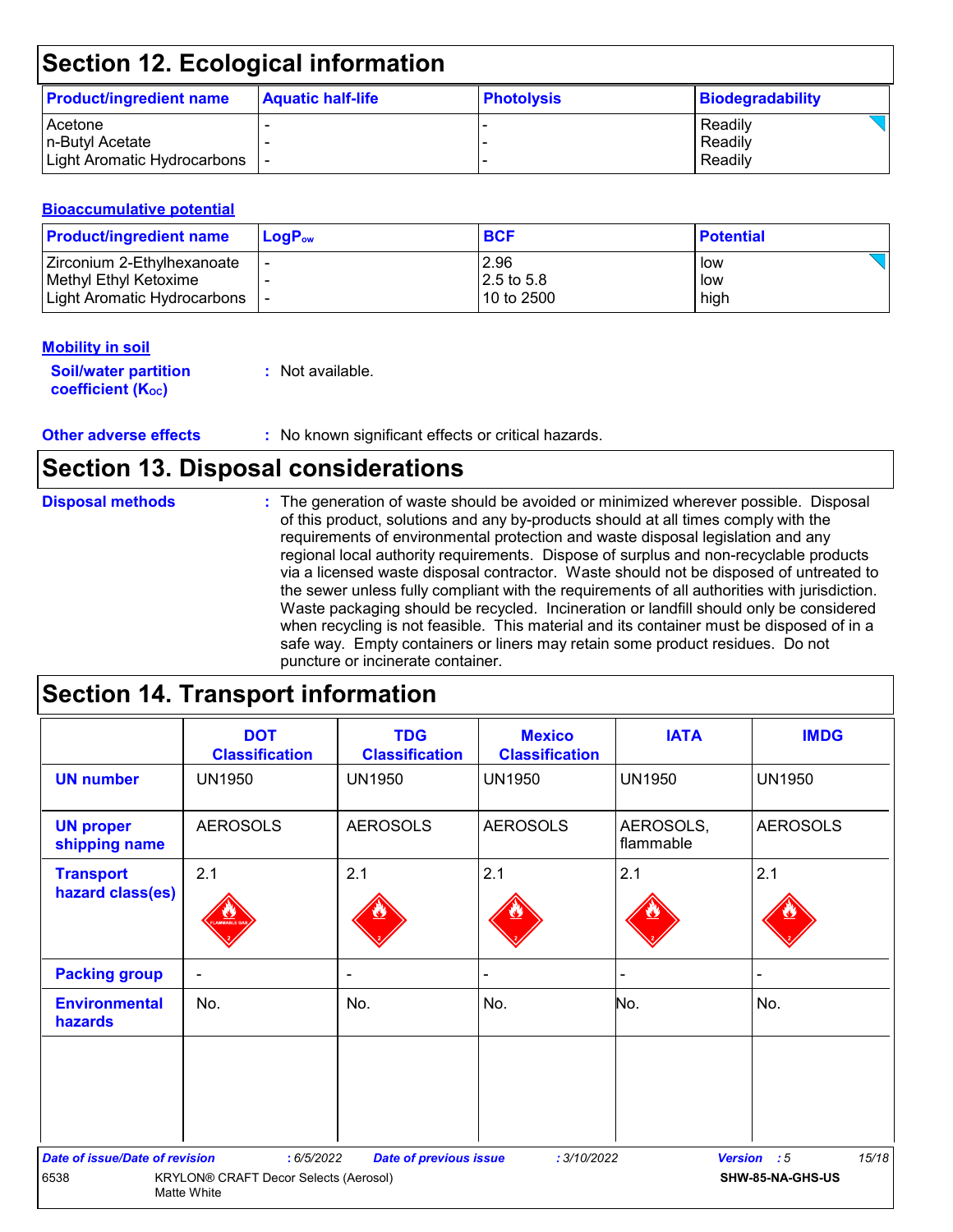|                                                                                                        | <b>Section 14. Transport information</b>                                                                        |                                                                                                                                                                                                                                                                                                                                                                                                                                                                                                                                                                                                                                                                                     |                                                                                                                 |                                                                                                                 |                                                                                                                 |
|--------------------------------------------------------------------------------------------------------|-----------------------------------------------------------------------------------------------------------------|-------------------------------------------------------------------------------------------------------------------------------------------------------------------------------------------------------------------------------------------------------------------------------------------------------------------------------------------------------------------------------------------------------------------------------------------------------------------------------------------------------------------------------------------------------------------------------------------------------------------------------------------------------------------------------------|-----------------------------------------------------------------------------------------------------------------|-----------------------------------------------------------------------------------------------------------------|-----------------------------------------------------------------------------------------------------------------|
| <b>Additional</b><br>information                                                                       | Dependent upon<br>container size, this<br>product may ship under<br>the Limited Quantity<br>shipping exception. | Product classified<br>as per the<br>following sections<br>of the<br>Transportation of<br>Dangerous Goods<br>Regulations:<br>2.13-2.17 (Class<br>2).<br>Dependent upon<br>container size, this<br>product may ship under<br>the Limited Quantity<br>shipping exception.                                                                                                                                                                                                                                                                                                                                                                                                              | Dependent upon<br>container size, this<br>product may ship under<br>the Limited Quantity<br>shipping exception. | Dependent upon<br>container size, this<br>product may ship under<br>the Limited Quantity<br>shipping exception. | Dependent upon<br>container size, this<br>product may ship under<br>the Limited Quantity<br>shipping exception. |
| <b>Special precautions for user</b><br><b>Transport in bulk according</b><br>to <b>IMO</b> instruments | Not available.                                                                                                  | Multi-modal shipping descriptions are provided for informational purposes and do not<br>consider container sizes. The presence of a shipping description for a particular<br>mode of transport (sea, air, etc.), does not indicate that the product is packaged<br>suitably for that mode of transport. All packaging must be reviewed for suitability<br>prior to shipment, and compliance with the applicable regulations is the sole<br>responsibility of the person offering the product for transport. People loading and<br>unloading dangerous goods must be trained on all of the risks deriving from the<br>substances and on all actions in case of emergency situations. |                                                                                                                 |                                                                                                                 |                                                                                                                 |

**Proper shipping name :**

: Not available.

## **Section 15. Regulatory information**

#### **SARA 313**

SARA 313 (40 CFR 372.45) supplier notification can be found on the Environmental Data Sheet.

#### **California Prop. 65**

WARNING: This product contains chemicals known to the State of California to cause cancer and birth defects or other reproductive harm.

#### **International regulations**

| <b>International lists</b> | : Australia inventory (AIIC): Not determined.                |
|----------------------------|--------------------------------------------------------------|
|                            | China inventory (IECSC): Not determined.                     |
|                            | Japan inventory (CSCL): Not determined.                      |
|                            | Japan inventory (ISHL): Not determined.                      |
|                            | Korea inventory (KECI): Not determined.                      |
|                            | New Zealand Inventory of Chemicals (NZIoC): Not determined.  |
|                            | Philippines inventory (PICCS): Not determined.               |
|                            | Taiwan Chemical Substances Inventory (TCSI): Not determined. |
|                            | Thailand inventory: Not determined.                          |
|                            | Turkey inventory: Not determined.                            |
|                            | Vietnam inventory: Not determined.                           |

# **Section 16. Other information**

#### **Hazardous Material Information System (U.S.A.)**



| Date of issue/Date of revision |                                       | : 6/5/2022              | <b>Date of previous issue</b> | : 3/10/2022 | <b>Version</b> : 5 | 16/18 |
|--------------------------------|---------------------------------------|-------------------------|-------------------------------|-------------|--------------------|-------|
| 6538                           | KRYLON® CRAFT Decor Selects (Aerosol) | <b>SHW-85-NA-GHS-US</b> |                               |             |                    |       |
|                                | Matte White                           |                         |                               |             |                    |       |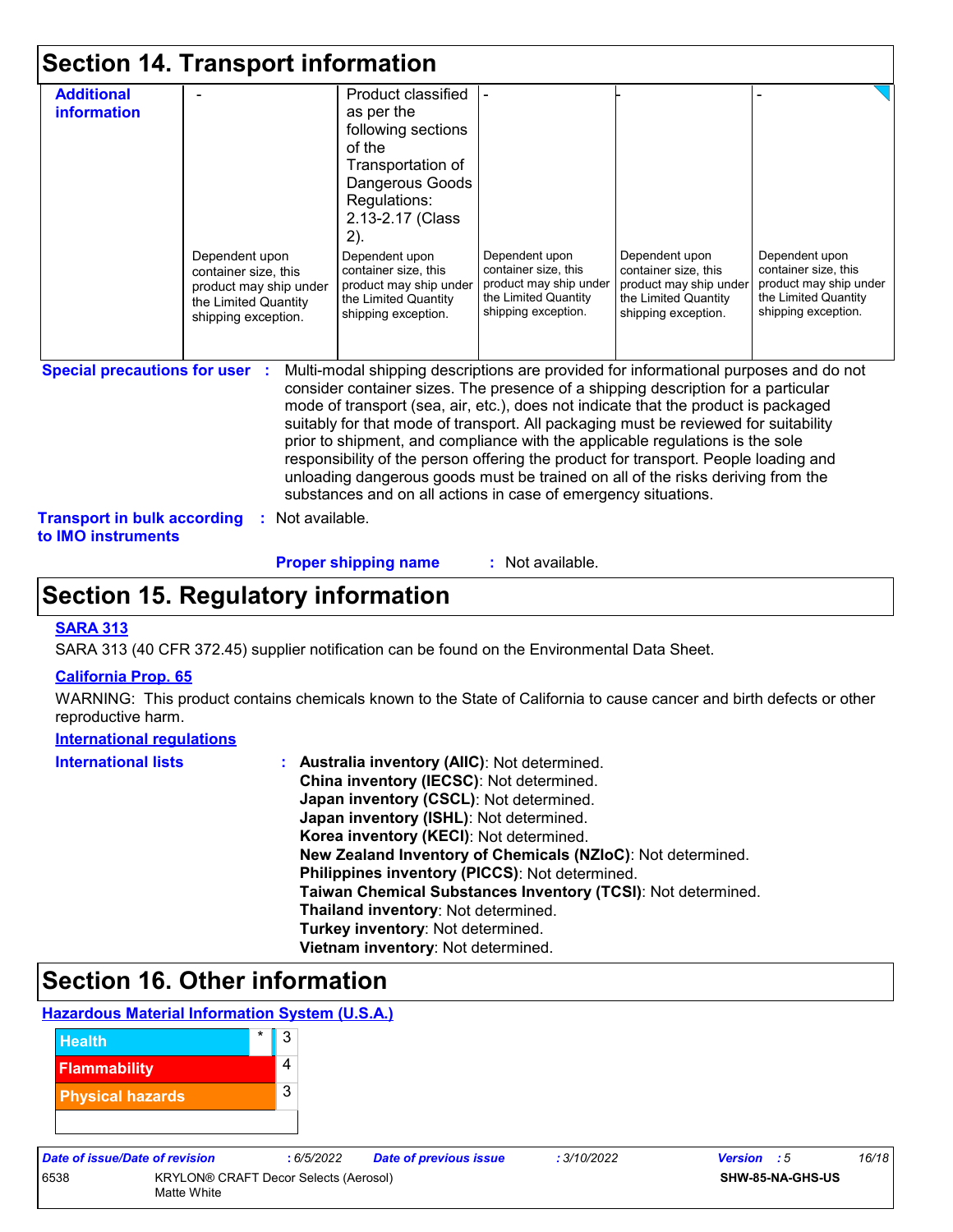### **Section 16. Other information**

**The customer is responsible for determining the PPE code for this material. For more information on HMIS® Personal Protective Equipment (PPE) codes, consult the HMIS® Implementation Manual.**

**Caution: HMIS® ratings are based on a 0-4 rating scale, with 0 representing minimal hazards or risks, and 4 representing significant hazards or risks. Although HMIS® ratings and the associated label are not required on SDSs or products leaving a facility under 29 CFR 1910.1200, the preparer may choose to provide them. HMIS® ratings are to be used with a fully implemented HMIS® program. HMIS® is a registered trademark and service mark of the American Coatings Association, Inc.**

#### **Procedure used to derive the classification**

|                                                                                    | <b>Justification</b>  |                                          |  |  |  |  |
|------------------------------------------------------------------------------------|-----------------------|------------------------------------------|--|--|--|--|
| FLAMMABLE AEROSOLS - Category 1                                                    | On basis of test data |                                          |  |  |  |  |
| GASES UNDER PRESSURE - Compressed gas                                              | Calculation method    |                                          |  |  |  |  |
| SERIOUS EYE DAMAGE/ EYE IRRITATION - Category 2A                                   | Calculation method    |                                          |  |  |  |  |
| SKIN SENSITIZATION - Category 1                                                    | Calculation method    |                                          |  |  |  |  |
| <b>CARCINOGENICITY - Category 2</b>                                                | Calculation method    |                                          |  |  |  |  |
| TOXIC TO REPRODUCTION - Category 2                                                 | Calculation method    |                                          |  |  |  |  |
| SPECIFIC TARGET ORGAN TOXICITY (SINGLE EXPOSURE) (Respiratory tract                | Calculation method    |                                          |  |  |  |  |
| irritation) - Category 3                                                           |                       |                                          |  |  |  |  |
| SPECIFIC TARGET ORGAN TOXICITY (SINGLE EXPOSURE) (Narcotic effects) -              | Calculation method    |                                          |  |  |  |  |
| Category 3                                                                         |                       |                                          |  |  |  |  |
| SPECIFIC TARGET ORGAN TOXICITY (REPEATED EXPOSURE) - Category 2                    | Calculation method    |                                          |  |  |  |  |
| <b>ASPIRATION HAZARD - Category 1</b>                                              | Calculation method    |                                          |  |  |  |  |
| <b>History</b>                                                                     |                       |                                          |  |  |  |  |
| Date of printing                                                                   |                       | : 6/5/2022                               |  |  |  |  |
| Date of issue/Date of<br>revision                                                  |                       | : 6/5/2022                               |  |  |  |  |
|                                                                                    |                       | : 3/10/2022                              |  |  |  |  |
| Date of previous issue                                                             |                       |                                          |  |  |  |  |
| <b>Version</b>                                                                     |                       | $\frac{1}{2}$ 5                          |  |  |  |  |
| <b>Key to abbreviations</b>                                                        |                       | $:$ ATE = Acute Toxicity Estimate        |  |  |  |  |
| <b>BCF = Bioconcentration Factor</b>                                               |                       |                                          |  |  |  |  |
| GHS = Globally Harmonized System of Classification and Labelling of Chemicals      |                       |                                          |  |  |  |  |
| IATA = International Air Transport Association                                     |                       |                                          |  |  |  |  |
|                                                                                    |                       | <b>IBC</b> = Intermediate Bulk Container |  |  |  |  |
| <b>IMDG = International Maritime Dangerous Goods</b>                               |                       |                                          |  |  |  |  |
| LogPow = logarithm of the octanol/water partition coefficient                      |                       |                                          |  |  |  |  |
| MARPOL = International Convention for the Prevention of Pollution From Ships, 1973 |                       |                                          |  |  |  |  |
| as modified by the Protocol of 1978. ("Marpol" = marine pollution)                 |                       |                                          |  |  |  |  |

N/A = Not available

SGG = Segregation Group

UN = United Nations

**Indicates information that has changed from previously issued version.**

#### **Notice to reader**

**It is recommended that each customer or recipient of this Safety Data Sheet (SDS) study it carefully and consult resources, as necessary or appropriate, to become aware of and understand the data contained in this SDS and any hazards associated with the product. This information is provided in good faith and believed to be accurate as of the effective date herein. However, no warranty, express or implied, is given. The information presented here applies only to the product as shipped. The addition of any material can change the composition, hazards and risks of the product. Products shall not be repackaged, modified, or tinted except as specifically instructed by the manufacturer, including but not limited to the incorporation of products not specified by the manufacturer, or the use or addition of products in proportions not specified by the manufacturer. Regulatory requirements are subject to change and may differ between various locations and jurisdictions. The customer/buyer/user is responsible to ensure that his activities comply with all country, federal, state, provincial or local laws. The conditions for use of the product are not under the control of the manufacturer; the customer/buyer/user is responsible to determine the conditions necessary for the safe use of this product. The customer/buyer/user should not use the product for any purpose other than the purpose shown in the applicable section of this SDS** 

| Date of issue/Date of revision |                                                      | : 6/5/2022 | <b>Date of previous issue</b> | 3/10/2022 | <b>Version</b> : 5 |                         | 17/18 |
|--------------------------------|------------------------------------------------------|------------|-------------------------------|-----------|--------------------|-------------------------|-------|
| 6538                           | KRYLON® CRAFT Decor Selects (Aerosol)<br>Matte White |            |                               |           |                    | <b>SHW-85-NA-GHS-US</b> |       |